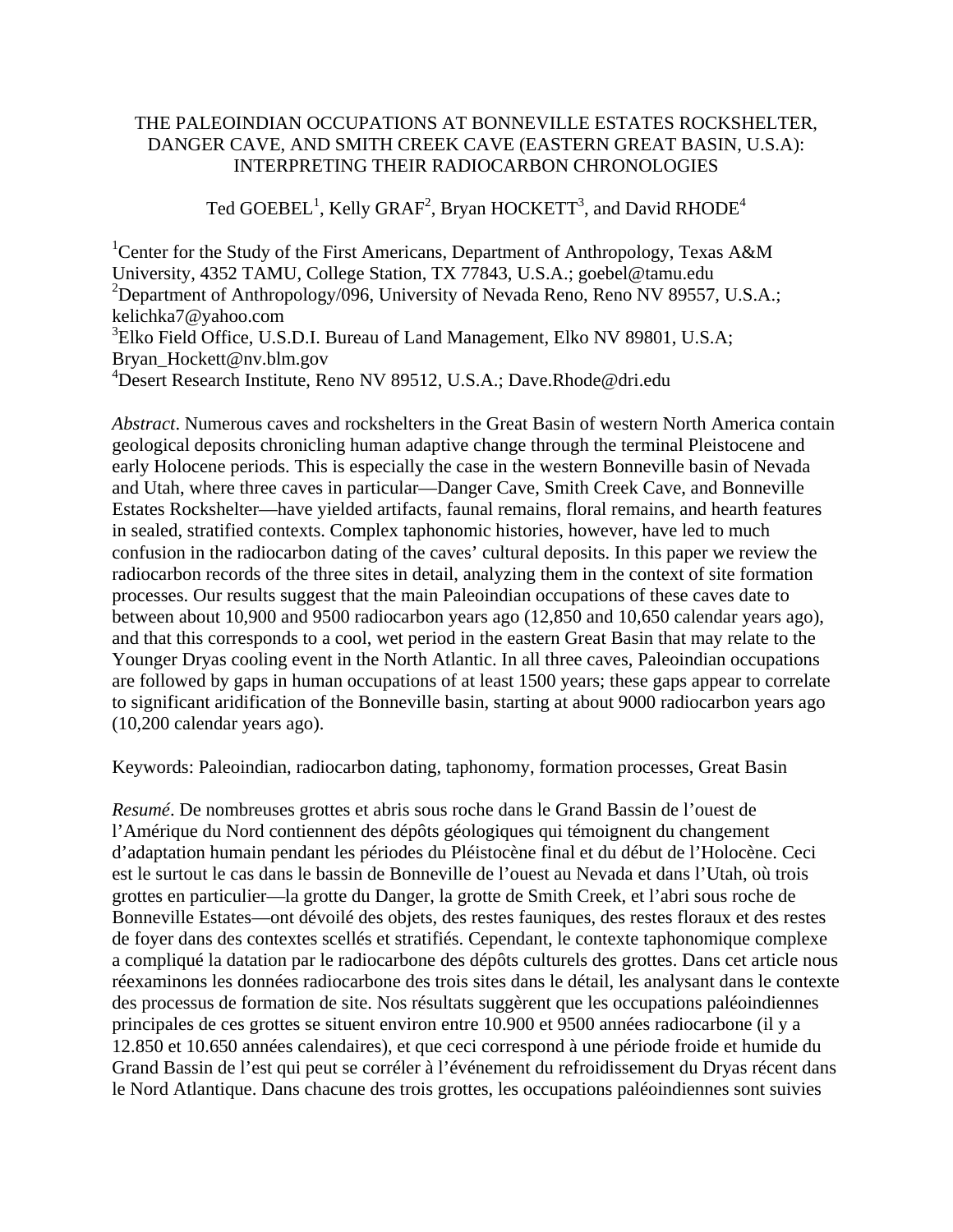par des intervalles sans occupations humaines d'au moins 1500 ans; ces intervalles semblent correspondre à une aridification significative du bassin de Bonneville, commençant il y a environ 9000 années radiocarbone (il y a 10.200 années calendaires).

Mots-clés: Paléoindien, datation radiocarbone, taphonomie, processus de formation, Grand Bassin

The Great Basin is an arid region of the western United States stretching from the Sierra Nevada Mountains in the west to the Rocky Mountains in the east. Like other deserts of the world, geological sedimentation rates in the Great Basin can be very slow to nonexistent, leaving ancient surfaces exposed for thousands of years. In addition, Middle Holocene aridity caused extensive erosion across much the Great Basin, exposing many previously buried early sites (Nials 1999). As a result, Great Basin archaeologists have had a difficult time finding wellburied prehistoric sites. This is especially the case for the period of the terminal Pleistocene and early Holocene (TPEH) (c. 11,000-8000<sup>14</sup>C BP). Very few sites <sup>14</sup>C-dated to the TPEH have been found in open-air (i.e., non-cave) geomorphic contexts that are buried, stratified, and sealed. For example, in a recent survey Beck and Jones (1997) reviewed  $^{14}C$  age estimates from 35 Great Basin sites. Twenty-four of these are caves or rockshelters, and only 11 are from open sites. Of the open sites, virtually none have yielded expressive stone artifact assemblages, faunal remains, and features that can be shown to unequivocally predate  $9000^{14}$ C BP. One exception is the extreme northwestern corner of the Great Basin in south-central Oregon, where sealed TPEH sites are relatively common (e.g., Jenkins et al. 2004).

Due to the difficulty in finding open-air sites in stratified, datable contexts, Paleoindian archaeologists in the Great Basin have for decades been drawn to the region's caves and rockshelters, many of which have been found to contain cultural deposits predating  $8000^{14}$ C BP (Beck and Jones 1997; Willig and Aikens 1988). Although providing the bulk of information we currently have concerning Great Basin Paleoindian lifeways, this cave-centric perspective has come with a price. First, the cave/rockshelter record tells us only about what early prehistoric foragers were doing within and nearby these permanent features on the landscape, and little about what they did elsewhere. Since these Paleoindians likely practiced relatively high levels of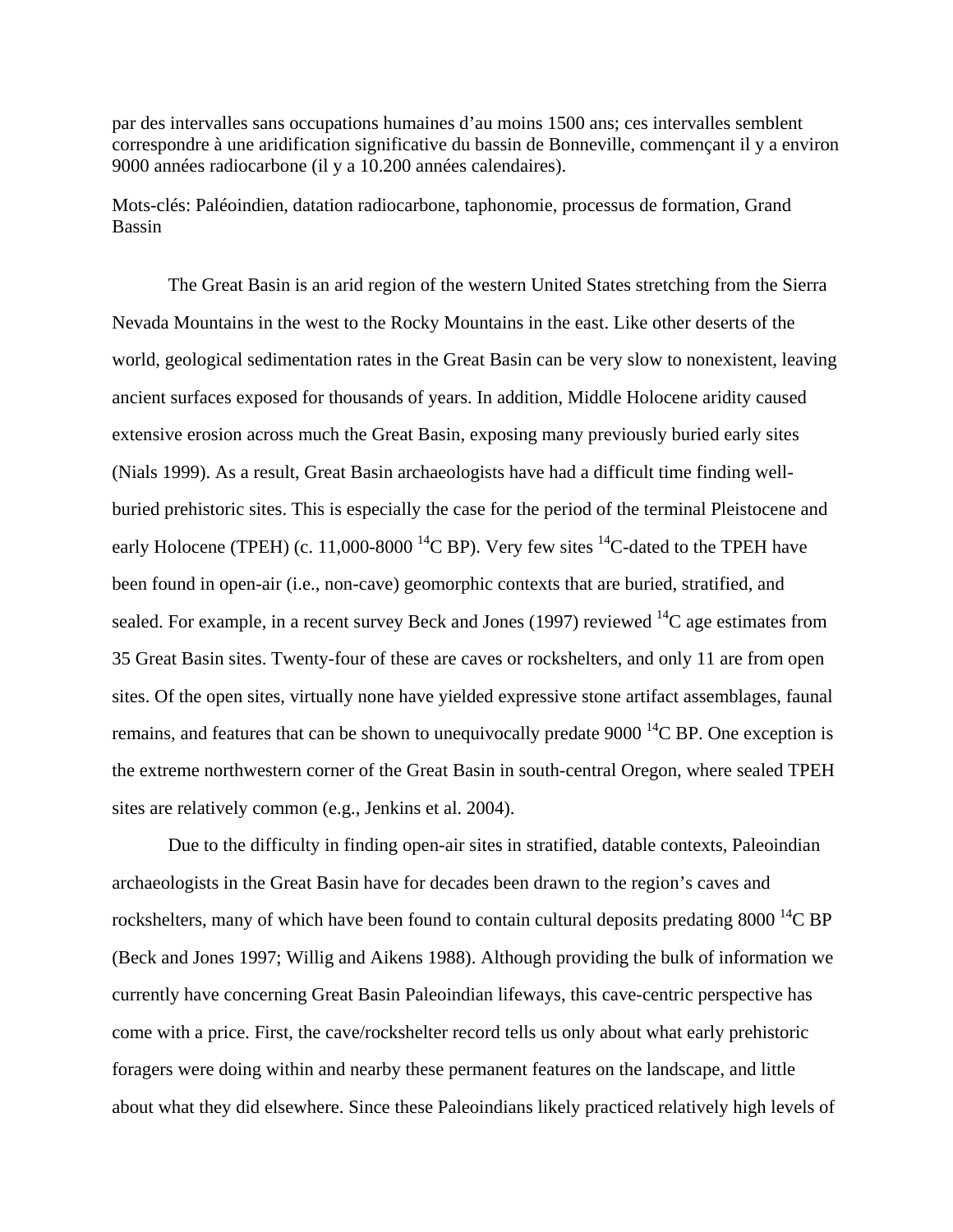mobility (Elston and Zeanah 2002; Jones et al. 2003), they probably spent much more time away from these natural shelters than they did near them. Second, humans were not the only inhabitants of these shelters; instead, they often shared them with other animals like rodents, carnivores, and raptors (Grayson 1983; Hockett 1991, 1994). The origin of animal and plant remains in these caves and rockshelters, therefore, may be from carnivore predation and gnawing, packrat (*Neotoma* sp.) nesting, or raptor activity, not necessarily from human activities.

This means, then, that archaeological research in the Great Basin's caves and rockshelters must be conducted through a taphonomic perspective that carefully analyzes natural as well as cultural site formation processes. This is the case when interpreting data generated from all materials analyses, whether they be lithic, faunal, floral, or  $^{14}$ C dating analyses. In this paper, we review the 14C dating results of three caves/rockshelters located in the eastern Great Basin (Danger Cave, Smith Creek Cave, Bonneville Estates Rockshelter)**,** and show how a taphonomic, site formation approach can assist in interpreting the dates to produce occupational histories of the shelters during the TPEH. We attempt to show that human occupations of the TPEH at these shelters were relatively short but repeated, and that the same pulses of occupation can be found in multiple shelters, suggesting that they may relate to increased use of the region during periods of climatic amelioration (i.e., relatively mesic conditions).

#### THE SITES

Danger Cave, Smith Creek Cave, and Bonneville Estates Rockshelter are located along the border of Nevada and Utah, in the interior of western North America **(Figure 1)**. All three are along the western margin of the Bonneville basin, which during the terminal Pleistocene was filled by a huge, deep lake called Lake Bonneville. Today the western Bonneville basin is dominated by a seasonally dry playa called the Bonneville Salt Flats (1304 m in elevation), which is surrounded by hills and mountains reaching nearly 4000 m in elevation. Great Salt Lake, located to the east of the Bonneville Salt Flats, is a modern remnant of Pleistocene Lake Bonneville.

#### *Danger Cave*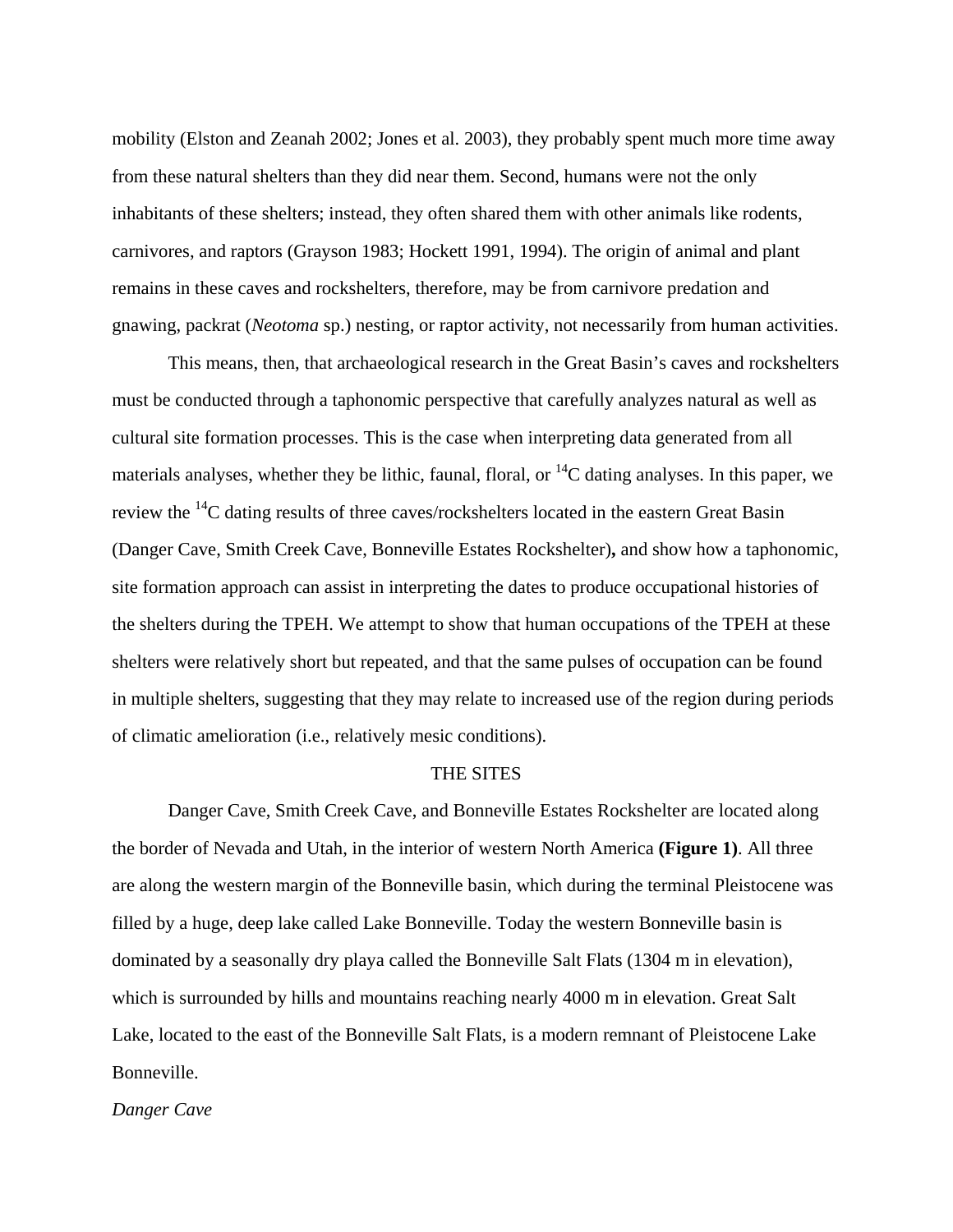Danger Cave is located on the outskirts of Wendover, Utah, and is situated adjacent to the Bonneville Salt Flats (1315 m in elevation), just above the Gilbert Shoreline, which likely formed during the Younger Dryas period,  $10,500-10,000$  <sup>14</sup>C BP (Oviatt et al. 2001). The cave is an oval chamber about 20 m wide at its mouth and 40 m deep from front to back. Based on a variety of proxy records, Lake Bonneville receded from Danger Cave around  $11,500-11,200$  <sup>14</sup>C BP (Broughton et al. 2000; Jennings 1957; Oviatt et al. 2005; Rhode et al. 2006).

Archaeological excavation at Danger Cave began in the early 1940s with E. Smith's initial tests and continued in 1949-1953 with J. Jennings' large-scale excavations (Jennings 1957). Jennings and his team unearthed a series of well-stratified and well-preserved cultural layers spanning the Holocene, from more than  $10,000$  <sup>14</sup>C BP to historic times. Excavation methods used during these early projects were too coarse to permit the tying of specific features, artifacts, and ecofacts to precise strata, and  ${}^{14}C$  dating methods were in their infancy so that most of Jennings' first series of dates are now considered ballpark figures at best. Since the late 1960s, excavations in Danger Cave were renewed several times to obtain finer-scaled paleoecological and archaeological data. In the late 1960s Fry (1976; Harper and Alder 1972) excavated a trench in the back of the cave, and in 1986 Madsen and Rhode (1990; Rhode and Madsen 1998) excavated a preserved block of sediment near the mouth of the cave. These excavations led to much new information regarding the Archaic occupations of the cave post-dating about  $8500^{14}$ C BP, but failed to uncover extensive cultural strata predating 9000<sup>14</sup>C BP. In 2002 and 2004, Madsen and Rhode led a team of researchers again into Danger Cave, this time to re-expose preserved profiles where deposits dating to the TPEH were thought to exist. Their efforts focused on relocating the rear profiles of Jennings' 1949-1953 excavation (called the 143 face) and Fry's 1968 back trench (Rhode et al. 2006).

The TPEH sediments within Danger Cave can be separated into two occupation zones that Jennings (1957) referred to as DI and DII, with DI being the earliest. In Jennings' 143 face, DI is capped by wind-blown sand that is archaeologically sterile (Sand 2), and this is in turn overlain by DII, an occupation zone consisting of three distinct strata. From the bottom-up, these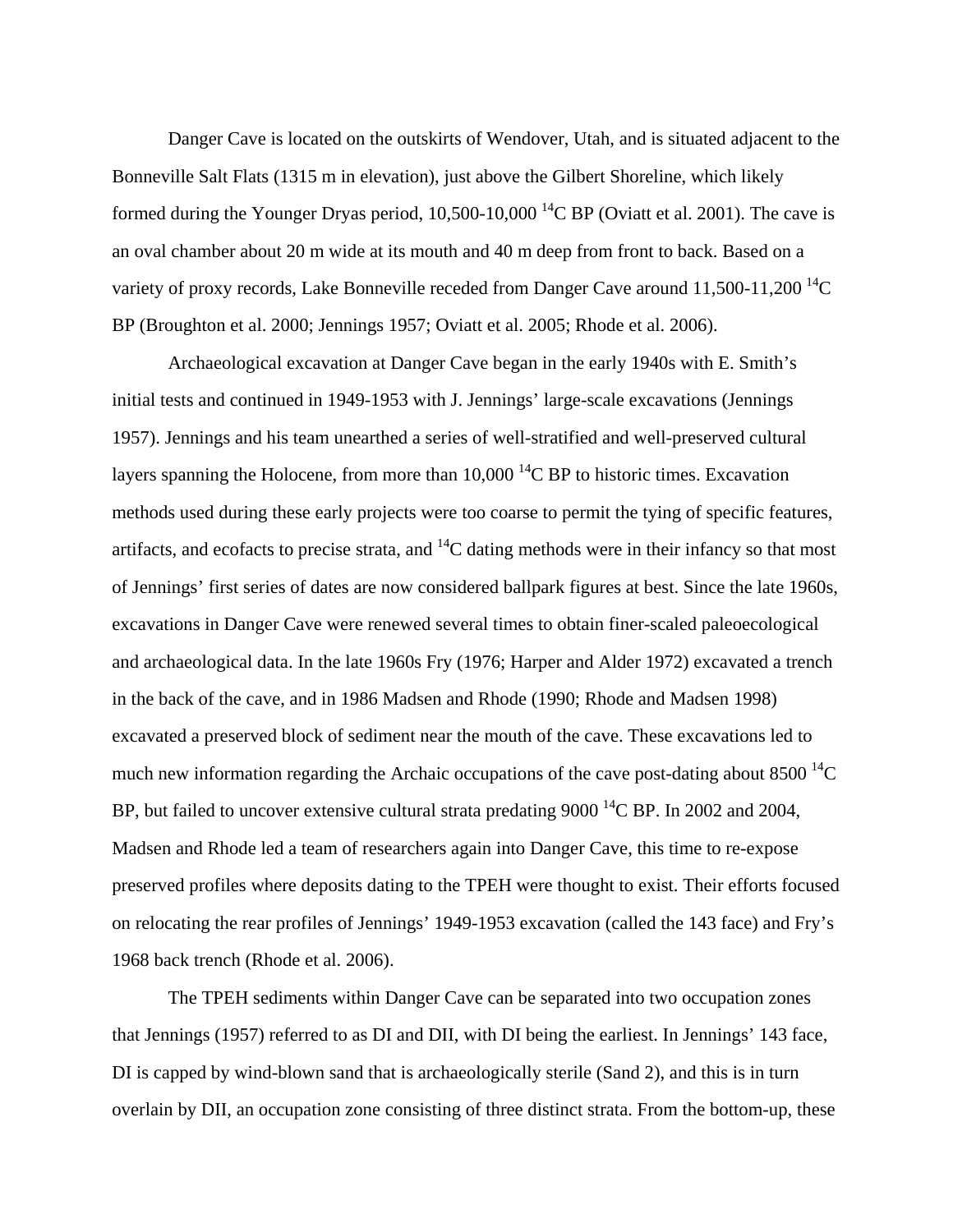include (1) a layer of charred vegetation (F115), (2) a hardened layer of calcrete, and (3) a layer of well-preserved pickleweed chaff (F117 and F119) (Rhode et al. 2006:222). In the re-exposed back trench profile, Rhode et al. (2006) did not find the DI occupation zone; however, they did identify Sand 2 and DII, represented by a series of stratified features of well-preserved pickleweed chaff and ash.

In contrast to the back trench, Rhode et al. (2006:221) exposed two DI hearth features (called F111 and F112) in the preserved 143 face. These ash lenses are unexcavated portions of hearths that appear in Jennings' stratigraphic profile (Jennings 1957:Figure 54; Rhode et al. 2006:Figure2). For DII, Rhode et al. (2006) exposed a heavily charred layer of bones, vegetal debris, and ungulate and rodent dung (F31), and a pickleweed-rich feature (F30) that most likely represents human processing of seeds.

The DI and DII features appear to have resulted from different kinds of activities, some human and some non-human. For DI, Jennings (1957) described six hearth features, as follows:

These little hearths were in no sense modeled or fabricated fire-places. They were simply areas of blackened or faintly reddened sand where fires of sticks or twigs had been built upon the flat surface. A thin lens of ash or ash and charcoal covered the discolored zone. The diameter of each was approximately 2 feet. In cross-section the sand beneath the fire might be discolored in a lenticular or crescentic pattern from 1 to 3 inches deep at the center, where the heat was

greatest, thinning to finally pinch out at the surface at the periphery (1957:54). Apparently, no such hearth features were encountered in DII (Jennings 1957:64), but Jennings did describe a small pit feature and an extensive deposit of charred remains that appears to have burned naturally.

TPEH human occupations at Danger Cave span from approximately 10,300 to 8300  $^{14}$ C BP (Rhode et al. 2007). No diagnostic artifacts were recovered during Rhode et al.'s (2006) most recent field studies, so assemblage characterizations must rely on Jennings' (1957) original descriptions. Early excavations of DI produced a small assemblage of cultural remains including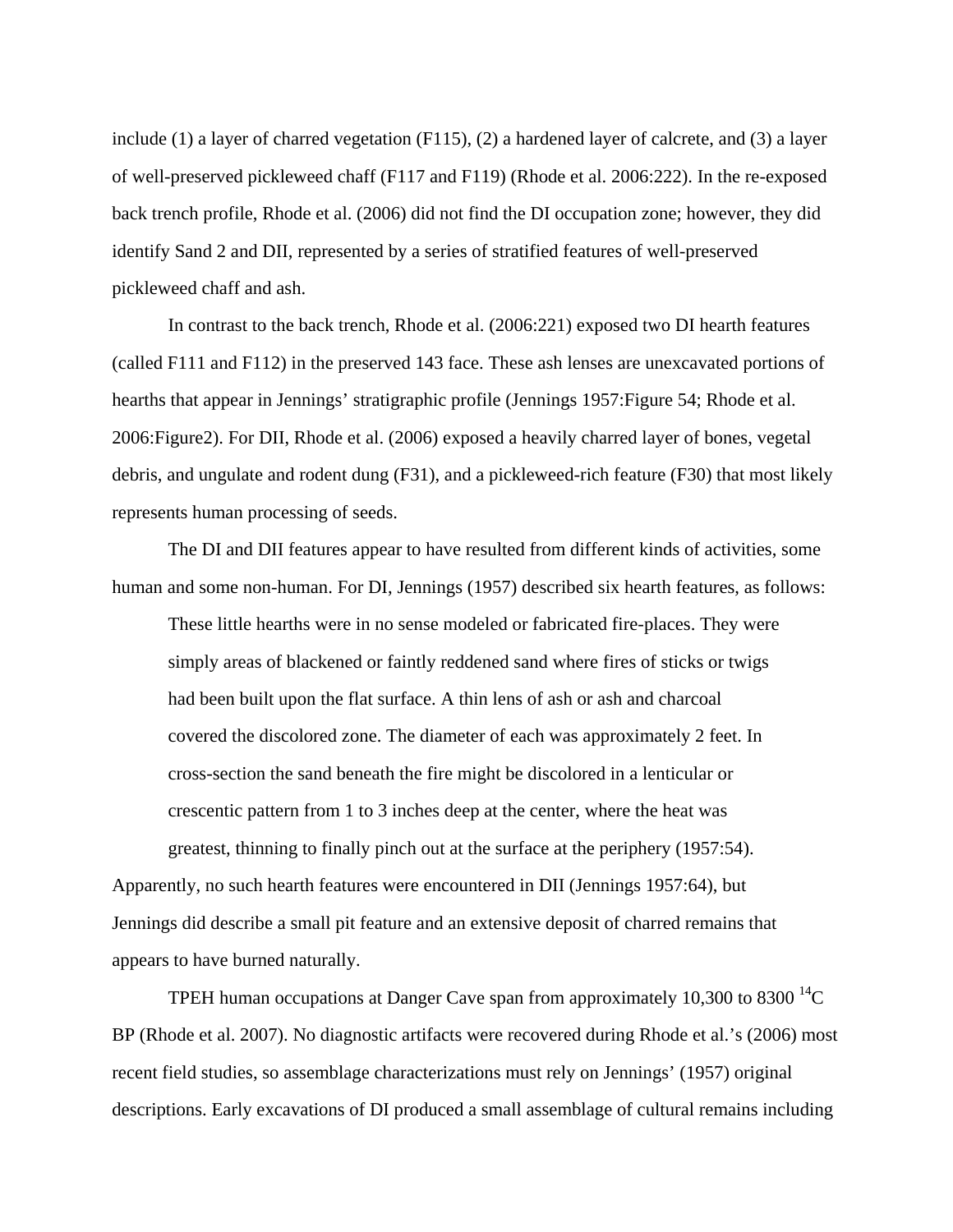one lanceolate-shaped point (that may be a stemmed point) and several scrapers, possible ground-stone artifact fragments, and knotted pieces of twine. DII yielded a much more extensive assemblage primarily consisting of large side-notched and corner-notched points, a variety of flake tools, ground-stone artifacts, basket fragments, twine fragments, and chewed quids. DII also produced human coprolites filled with pickleweed seeds (Fry 1976; Rhode et al. 2006). *Smith Creek Cave* 

Smith Creek Cave is located about 30 km north of the town of Baker, Nevada. It is situated at an elevation of about 2040 m above sea level, 460 m above the high shoreline of Pleistocene Lake Bonneville. Smith Creek Cave has a large, southeast-facing mouth that is roughly 18 m high and 50 m wide. Its depth from front to back is about 30 m. Although high above the Bonneville shoreline, the cave would have been visible to humans traveling along the lakeshore during the TPEH (Bryan 1979). Bryan directed controlled archaeological excavations at Smith Creek Cave in 1968, 1971, and 1974. Detailed descriptions of the findings of these excavations can be found in two reports (Bryan 1979, 1988).

Artifact-bearing deposits of TPEH age occur in two discernible stratigraphic layers, a grey ash and silt stratum overlain by a deposit of dung, rubble, and silt (Bryan 1979:183-184). The grey ash and silt stratum is more specifically described as a "compact layer, no more than about 12 cm thick, of grey ash, twigs, other plant remains often wadded together with balls of hair, charcoal, silt, and dung in a fine rubble matrix" (Bryan 1979:184). Across the cave the grey ash grades into a deposit of loose rubble and pink silt that also contains artifacts but appears to be significantly reworked. The grey ash and presumably the silt are thought to be aeolian in origin (Bryan 1979:183). The overlying dung, rubble, and silt stratum is "finely stratified," compact, and up to 16 cm thick (Bryan 1979:184-185). Its contents include sheep dung, charcoal, juniper twigs and berries, bone fragments, and artifacts; Bryan (1979) interprets these as representing alternating sheep and human occupations.

Bryan (1979) recovered stone artifacts from both the grey ash and silt stratum and dung, rubble, and silt stratum, and he called them the "Mt. Moriah occupation zones." These include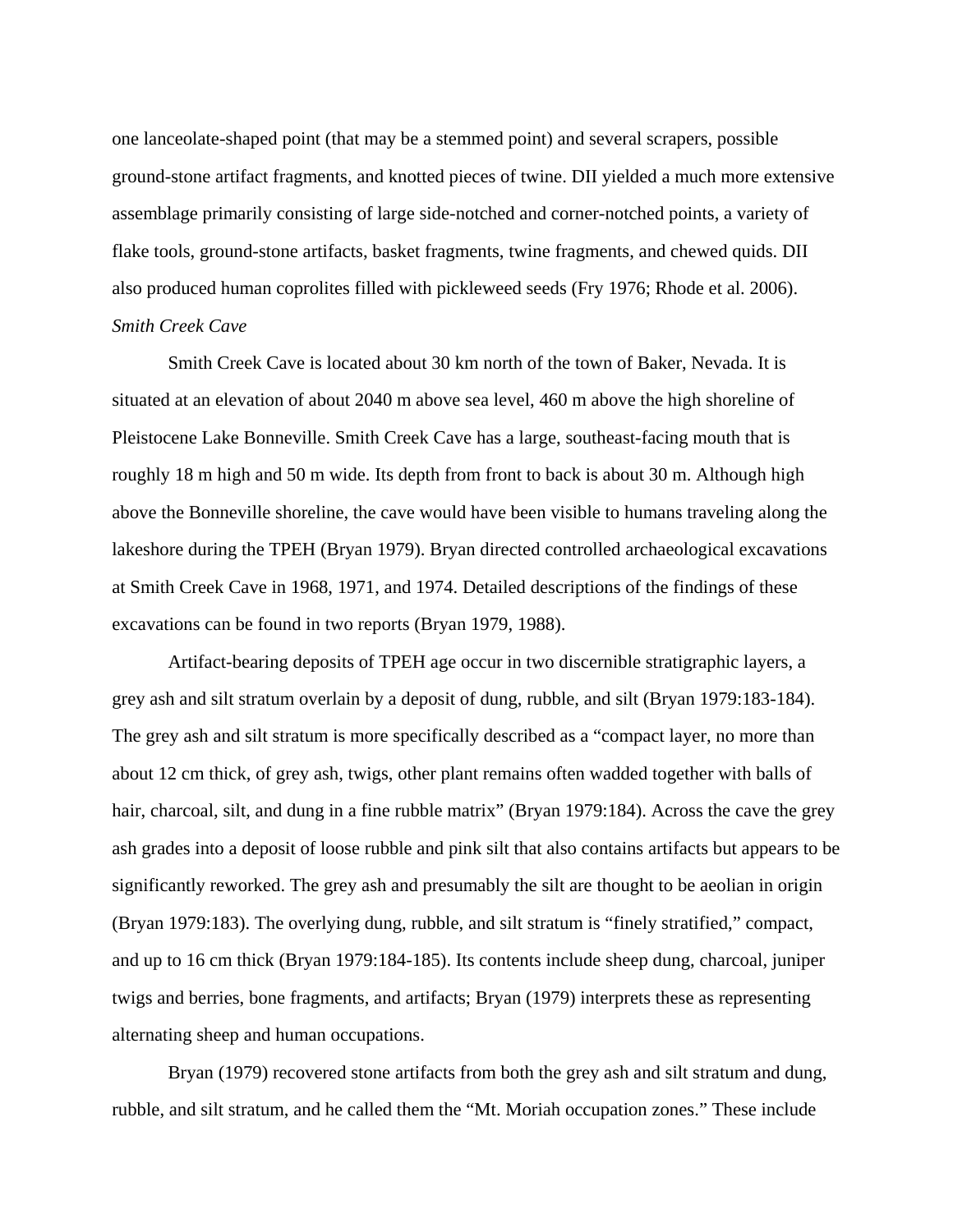stemmed bifacial points, bifaces, flake tools, fragments of twine, chewed quids, and some worked pieces of bone. Associated faunal remains that appear to be the result of human activity include mountain sheep and pronghorn, but jackrabbits, hares, and rodents also occur, as do isolated bird, fish, and reptile bones (Bryan 1979:185-186).

At least eight charred features interpreted as hearths are described by Bryan (1979:187- 190) **(Figure 2).** Most of these originated stratigraphically from the dung, rubble, and silt zone and penetrated downward into the grey ash and silt zone. These features were typically unlined concentrations of ash, charcoal, charred bone, and sometimes charred dung. Some of them, like Hearth 7, also contained uncharred plant remains or uncharred perishable artifacts.

#### *Bonneville Estates Rockshelter*

Bonneville Estates Rockshelter is located about 50 km south of the town of West Wendover, Nevada, and is situated upon the high shoreline complex of Pleistocene Lake Bonneville (1580 m in elevation). Bonneville Estates is an open shelter that has a southeastfacing mouth reaching 10 m high and 25 m wide. From front to back, it is about 15 m deep at its deepest point. The lake receded from its high shoreline around  $14,500^{14}$ C BP, so at that time the rockshelter became "high and dry" and open for human and animal use.

Initial excavations at Bonneville Estates were carried out in 1988 by P-III Associates, an archaeological consulting firm from Utah (Schroedl and Coulam 1989). Our team began fullscale excavations in 2000 and continued to excavate the rockshelter's sediments through 2006 (Goebel et al. 2003; Graf 2007; Rhode et al. 2005). TPEH cultural deposits have been uncovered in two excavation areas that are called the west block and east block. Details on the site's stratigraphy and dating, lithic artifact assemblages, faunal assemblages, and paleobotanical assemblages can be found in Graf (2007), Goebel (2007), Hockett (2007), and Rhode and Louderback (2007).

Briefly, the sediments within Bonneville Estates Rockshelter consist of a series of siltand-rubble deposits interdigitated with well-preserved organic layers. The organic layers appear to be the result of a variety of depositional agents: some are clearly the result of human activities,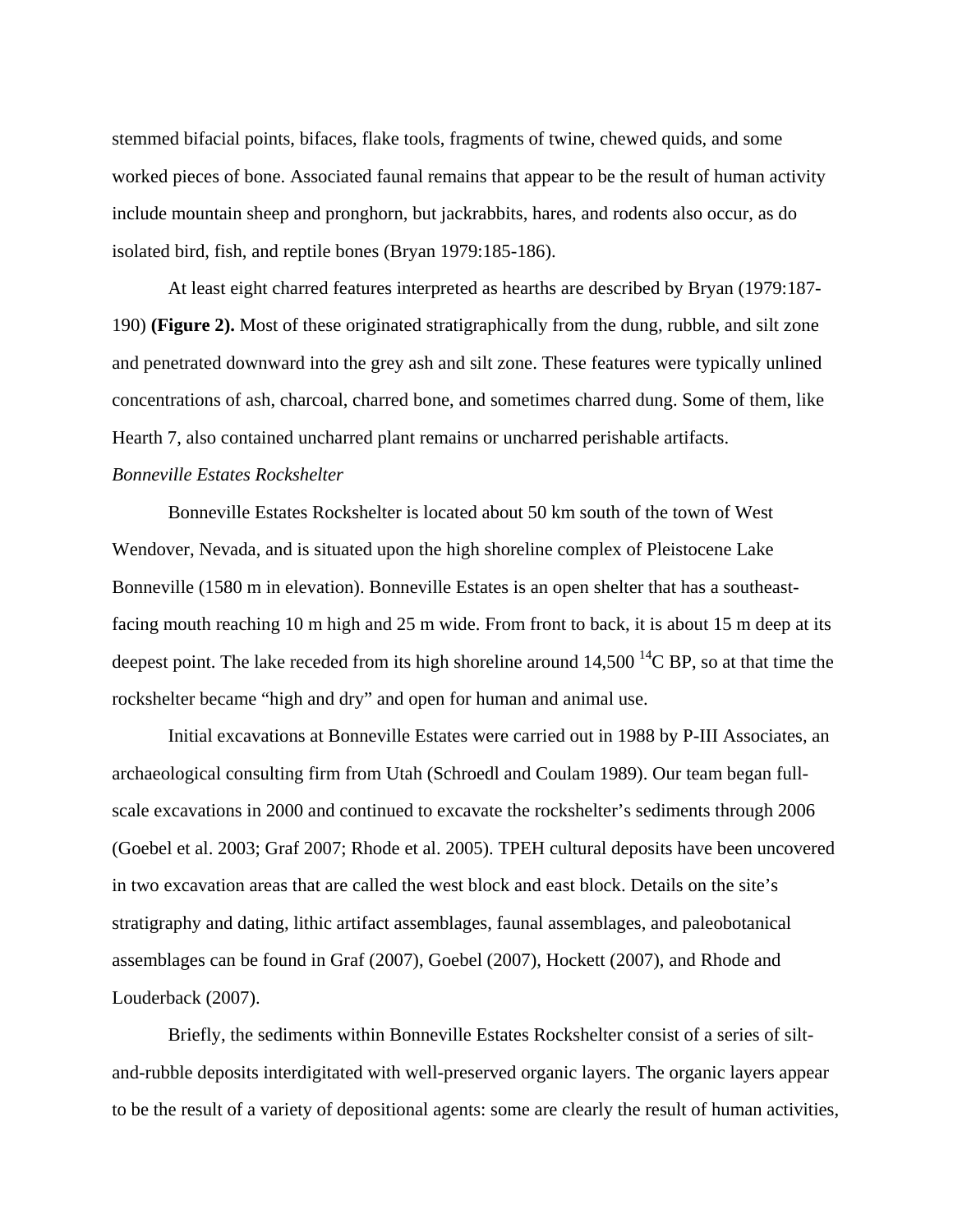some are the result of animal activities, and some are the result of a combination of the two. Cultural deposits throughout the profile contain not just stone artifacts, but also well-preserved faunal remains (many with cutmarks and other recognizable signs of having been butchered by humans), hearths with charred plant macrofossils, and perishable artifacts like basket fragments, cordage fragments, bone awls and needles, beads and pendants. Through our excavations, we have discerned six cultural components that range in age from the terminal Pleistocene to historic times (i.e., the  $20^{th}$  Century AD).

TPEH occupations at Bonneville Estates Rockshelter span from approximately 11,000 to 9,500<sup> $14$ </sup>C BP (although a single hearth feature with no associated diagnostic artifacts has been <sup>14</sup>C dated to 8800<sup> $14$ </sup>C BP) (Graf 2007). In the west block we have identified three stratigraphically distinct cultural layers, and in the east block we have identified a corresponding series of hearths in a set of loose silt-and-rubble deposits. Assemblages for the west block and east block contain diagnostic Great Basin stemmed points and point fragments, side and end scrapers, gravers, bone awl/needle fragments, and fragments of cordage (Goebel 2007). Associated faunal remains that can be attributed to human activity include artiodactyls (pronghorn, deer, and mountain sheep), sage grouse, hare, black bear, and grasshopper (Hockett 2007). Through 2006, we had excavated more than 14 hearth features that predate  $8800^{14}$ C BP; typically these are unlined oval-shaped hearths (50-80 cm in diameter) that have shallow basins and are filled with wood charcoal and ash underlain by reddened silt and rubble (or unintentionally charred organics of an earlier event) **(Figure 3)**. Their sizes, shapes, and contents fit Jennings' (1957) descriptions of TPEH hearths at Danger Cave. Charred plant macrofossils found within the Bonneville Estates hearths are the result of using plants for fuel; however, Rhode and Louderback (2007) suggest that some charred seeds found in the hearths could be evidence of human consumption (although no ground-stone artifacts have been found in the TPEH deposits at Bonneville Estates).

#### THE RADIOCARBON DATES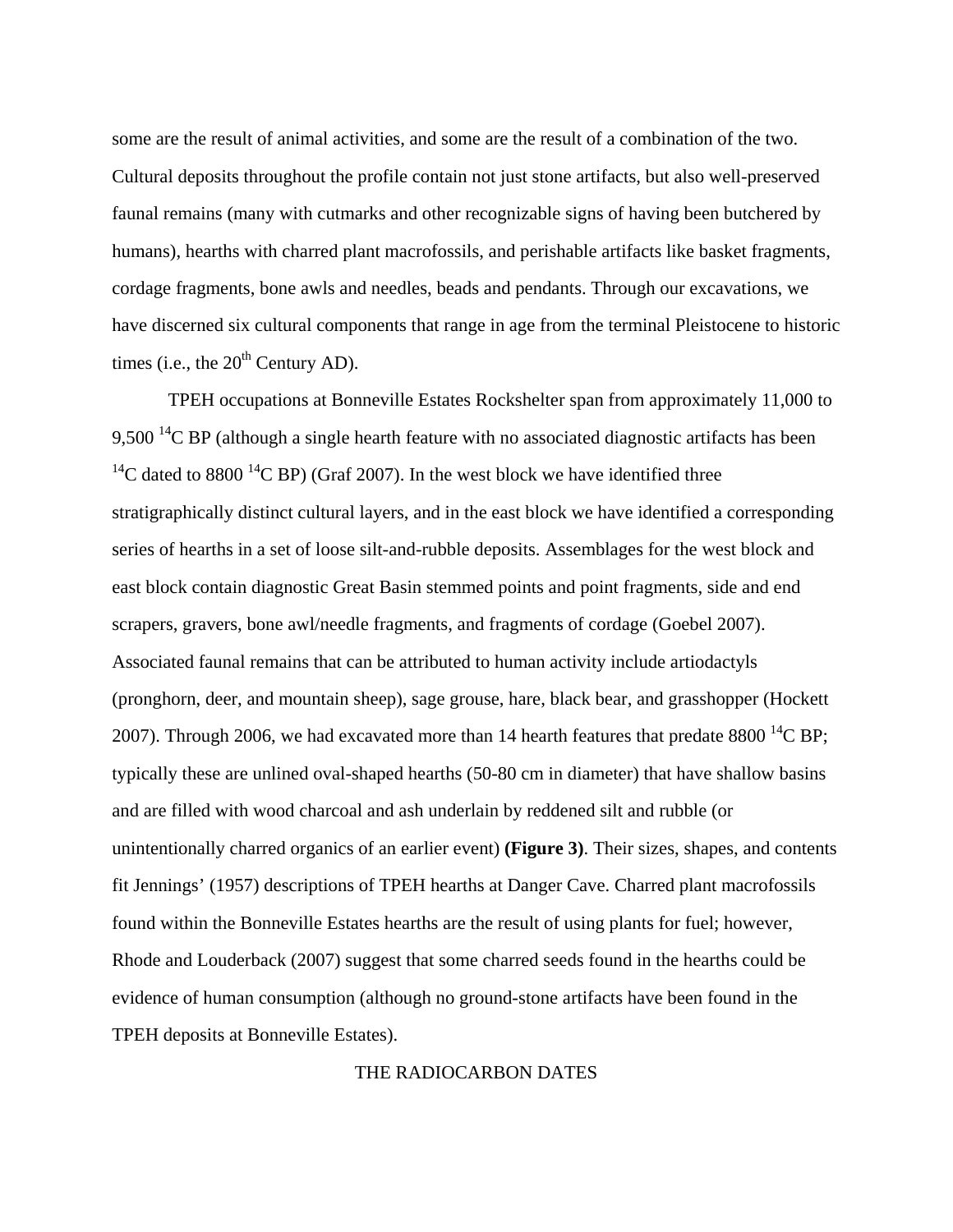Tables 1-3 present reported <sup>14</sup>C dates for Danger Cave, Smith Creek Cave, and Bonneville Estates Rockshelter. Although 98<sup> $14$ </sup>C dates are listed in these tables, only about half can be reliably used to estimate ages of the TPEH cultural occupations in these sites. For this reason, detailed taphonomic reviews of the  ${}^{14}C$  chronologies for the three sites are required here. *Danger Cave* 

Forty-six 14C dates have been reported for the lower strata at Danger Cave. In **Table 1** and the discussion below, these are presented by cultural component. We argue that the DI cultural occupation dates to some brief interval between  $10,350$ -10,000<sup>-14</sup>C BP, lower DII dates to about 10,100-10,000<sup>14</sup>C BP, and middle/upper DII dates to less than 8600<sup>14</sup>C BP.

Twenty  $14$ <sup>C</sup> dates come from samples ascribed stratigraphically to DI; however, some are unreliable and some are of natural, not cultural, origin. The two oldest dates (C-609 and C-610) are unreliable solid carbon dates (not gas dates) and rejected here, following Rhode and Madsen (1990). A third date (M-204) is on naturally deposited sheep dung collected from below the DI occupation surface (situated at the top of Sand 1) (Jennings 1957). Additionally, five samples (M-118, M-119, Beta-19611, Tx-89, and Tx-88) are from Sand 2, above the DI occupation surface (Jennings 1957:60), and provide age estimates for naturally occurring materials (either sheep dung or uncharred twigs and sticks) but not the cultural occupation. This leaves 12 samples that either come from the DI occupation surface or are clearly the product of human activities (i.e., they are human coprolites). Even among these samples, though, there is a major discrepancy between dates obtained from hearth charcoal and dates obtained from other materials. The hearth charcoal (M-202, Beta-168656, Beta-158549) and dispersed charcoal (Tx-87) dates all overlap at one standard deviation and suggest an age of occupation bracketed between 10,350-10,000<sup>-14</sup>C BP for the DI occupation surface. Associated uncharred twigs are either significantly older (10,600  $\pm$  200<sup>-14</sup>C BP [Tx-85]) or younger (8970  $\pm$  150<sup>-14</sup>C BP [Tx-86]), and the five human coprolites attributed to DI yielded <sup>14</sup>C ages range from 8680  $\pm$  50 to  $3020 \pm 59$  <sup>14</sup>C BP. As Rhode et al. (2006) suggest, these coprolites are aberrantly young and likely redeposited from later-aged sediments. A single AMS <sup>14</sup>C date of 10,600  $\pm$  250 (AA-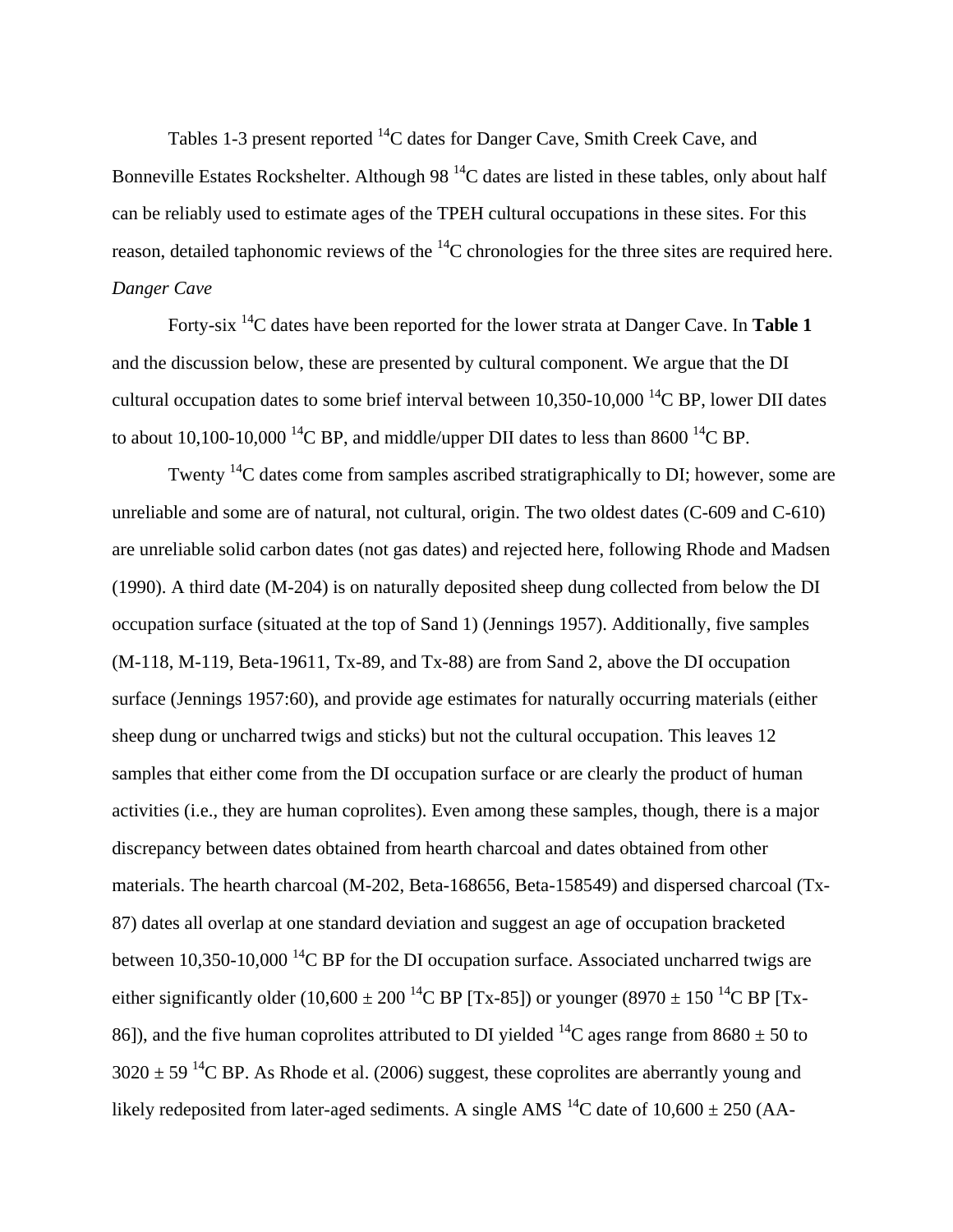20859) on jackrabbit bone collagen also seems too old; this sample may be the result of some non-human agent. Lastly, more information is needed for the sample that produced the  $^{14}C$  date of 9780  $\pm$  210 (Beta-19336) to evaluate whether it relates to the DI cultural occupation.

Only five 14C samples can be attributed to lower DII **(Table 1)**. One of these is a solid carbon date (C-640) and cannot be trusted, and two (GaK-1895, GaK-1899) are on naturally occurring twigs, ash, and dung that produced disparate ages of  $10,130 \pm 250$  and  $6960 \pm 210^{14}$ C BP. Given that these two were bulk samples of natural materials, they do not provide specific age estimates and should be disregarded (Rhode et al. 2006). This leaves just two  $^{14}$ C dates to use to establish the age of the lower DII cultural occupation:  $10,080 \pm 130$  and  $10,050 \pm 50$  <sup>14</sup>C BP. The 10,050 age estimate is on charcoal from a heavily charred deposit, and the 10,080 age estimate overlaps it at one standard deviation (although its sample material has not been reported [Madsen and Rhode 1990]).

The middle and upper parts of DII are more securely dated. Disregarding a solid carbon date (C-611) and two pickleweed chaff dates (GaK-1900 and GaK-1896), which according to Rhode et al. (2006) are bulk samples that cannot be used to specifically date this stratum, all of the remaining  $^{14}C$  samples post-date 8600  $^{14}C$  BP. Of the ten human coprolites sampled, seven fall between about 8400 and 8100<sup>-14</sup>C BP, while three are significantly younger (6020  $\pm$  50, 5060  $\pm$  40, and 5030  $\pm$  40<sup>-14</sup>C BP). These younger coprolites are probably redeposited from abovelying DIII or DIV (which have been shown to date to roughly  $6000-3000$  <sup>14</sup>C BP [Madsen and Rhode 1990]). The rest of the  $^{14}$ C dates conform with the bulk of the coprolite dates, indicating that middle and upper DII probably reflect human use of Danger Cave from about 8600 to 7400  $^{14}$ C BP.

## *Smith Creek Cave*

Sixteen 14C dates have been reported for the Pre-Archaic, "Mt. Moriah" component in Smith Creek Cave (**Table 2**). These range from  $14,220 \pm 650$  to  $9280 \pm 160$  <sup>14</sup>C BP, but most cluster between about 11,000 and 10,000  $^{14}$ C BP.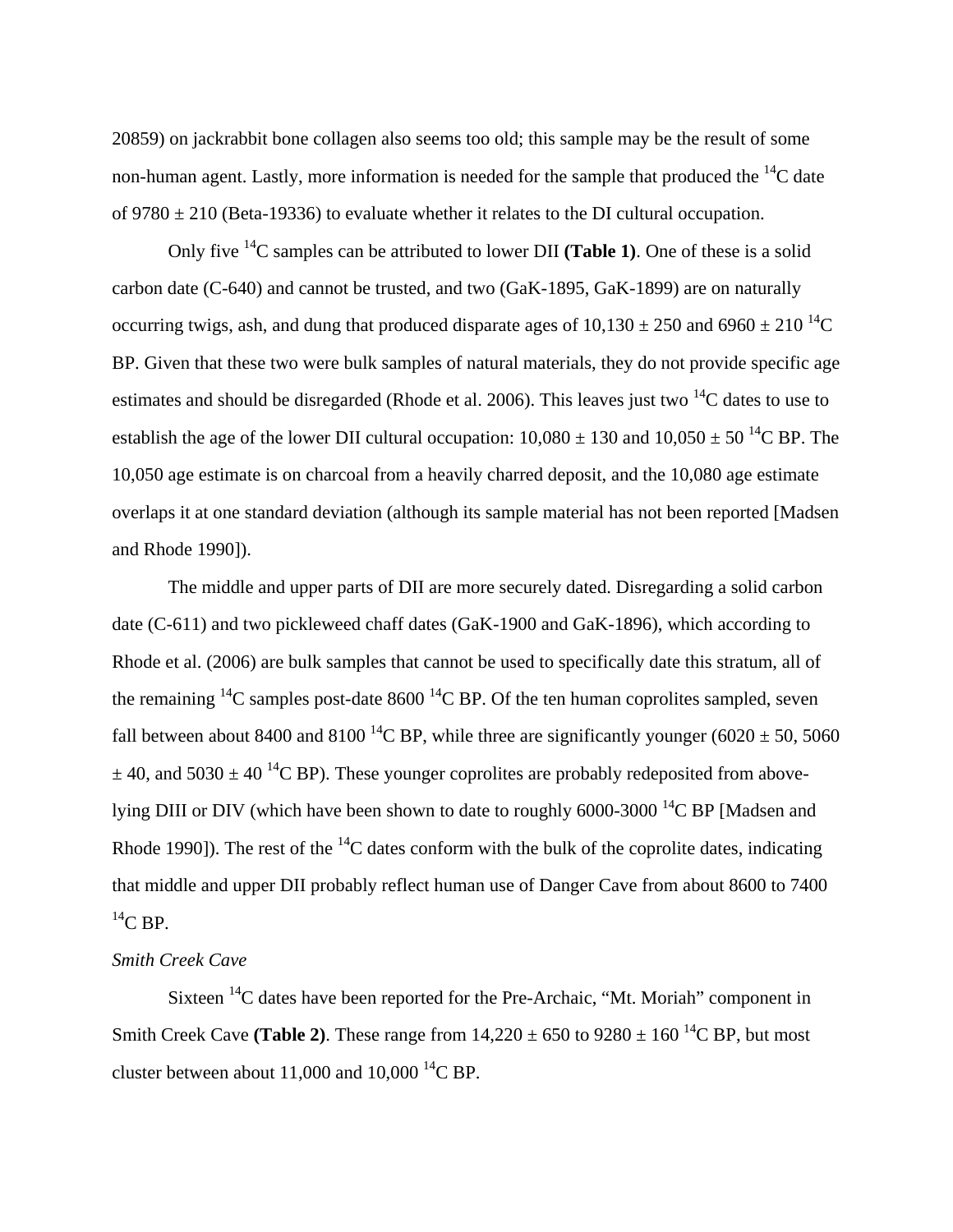Bryan (1979) dismissed the oldest and youngest dates as aberrant. The date of  $14,220 \pm 1$ 650 14C BP was on artiodactyl hair and is inconsistent with dates from the cultural component as well as an underlying layer of bristlecone pine needles  ${}^{14}C$  dated to about 13,000-12,500  ${}^{14}C$  BP (Bryan 1988:67). The young dates of  $9280 \pm 160$  and  $9800 \pm 190$  <sup>14</sup>C BP were not properly pretreated at the Gakushuin University laboratory (GaK) in Japan; re-dating of the latter charcoal sample at the Birmingham laboratory (Birm) produced a date of  $10,740 \pm 130^{14}$ C BP (Bryan 1979:186). By deleting these obviously discordant dates, Bryan concluded that the Mt. Moriah component at Smith Creek Cave began by  $12,000$  <sup>14</sup>C BP, "before the earliest evidence for Clovis on the High Plains" (1988:70).

 This interpretation, however, does not hold up against closer scrutiny of the remaining <sup>14</sup>C age estimates, especially when considering the context of the finds and the variety of <sup>14</sup>Cdated materials. In his reports, Bryan notes several times that the grey ash zone and its features were mixed. Most telling is the following statement: "The range of dates, combined with the fact that so many perishables were preserved in the completely burned wood ash (burning must have preceded deposition of the perishables), as well as the evidence for intrusive hearths and sheep beds, all show that considerable bioturbation had occurred after the ash layer started to accumulate" (Bryan 1988:68). This certainly explains the aberrantly old date of  $14,220 \pm 650^{14}$ C BP, and it helps explain how a piece of uncharred cordage dated to  $10,420 \pm 100^{14}$ C BP could occur in the grey ash and silt layer, which underlies the dung, rubble, and silt layer thought to date to as early as  $11,140 \pm 200$  <sup>14</sup>C BP. To us, these inconsistencies in the dates as well as the evidence for extensive bioturbation in the grey ash and silt calls into question the primary association of the features, artifacts, and  $^{14}$ C-dated ecofacts from this layer. The only  $^{14}$ C dates that should be used to define the age of the cultural component are dates on wood charcoal from hearths or direct dates on perishable artifacts (i.e., the S-twist cordage).

When considered in this way, there are nine  ${}^{14}C$  dates from six features and one artifact that provide an accurate representation of the age of the Mt. Moriah component at Smith Creek Cave. These range from  $11,140 \pm 200$  to  $9940 \pm 160$  <sup>14</sup>C BP, and probably reflect repeated short-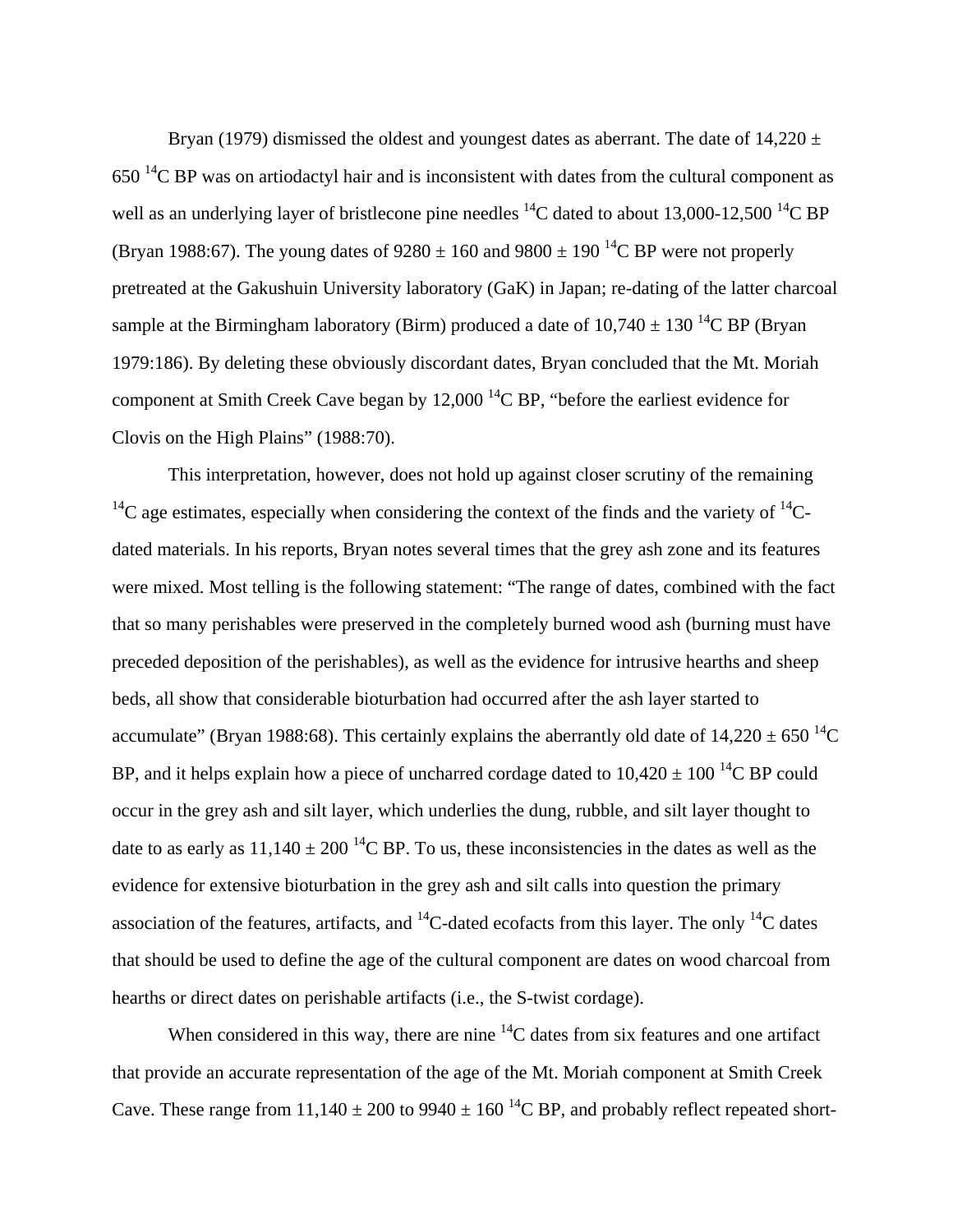term visits to the cave by Paleoindians. The first of these events may have occurred around 11,140 <sup>14</sup>C BP; however, this date does not conform with five other dates ranging from 10,660  $\pm$ 220 to  $10.570 \pm 160$  <sup>14</sup>C BP from the same hearth complex (excavated in TP8). Confirmation of this early  $^{14}$ C date should be sought either by dating additional charcoal from this particular concentration or by dating the yucca quid that Bryan (1979:188) reportedly found within it. Until this happens, we conclude that the Mt. Moriah component at Smith Creek Cave unequivocally dates to about 10,700-9900<sup>-14</sup>C BP, but could date to as early as  $11,200^{14}$ C BP.

#### *Bonneville Estates Rockshelter*

Thirty-six  $^{14}$ C dates have been reported for the TPEH strata at Bonneville Estates Rockshelter **(Table 3)**. These are presented in Table 3, first by excavation (west block and east block) and second by stratigraphic layer.

 West block TPEH deposits are divided into four strata, 19, 18b, 18a, and 17b'. Stratum 19 is the deepest stratum to have produced stone artifacts and burn features interpreted as hearths; however, these occur in an area where the stratum is unsealed from upper-lying stratum 18b. Age estimates for stratum 19 range from  $15,240 \pm 50$  to  $10,640 \pm 60$  <sup>14</sup>C BP. The dates of 15,240 and 11,960<sup> $14$ </sup>C BP were obtained from bones not associated with any lithic artifacts or features; they are probably paleontological (Graf 2007). The remaining ten dates are from wood charcoal or bone samples from two hearth features. Six of these dates range from  $12,390 \pm 40$  to  $10,970 \pm 60^{14}$ C BP, while the other five range from  $10,900 \pm 50$  to  $10,640 \pm 60^{14}$ C BP. We agree with Graf (2007) that the earlier set of dates likely represents the time that stratum 19 was deposited by natural agents like woodrats (*Neotoma* sp.), raptors, and carnivores, and that the later set of dates likely represents the time that humans occupied the surface of stratum 19, lighting one or two fires (features 03.16/04.13 and 03.17) and discarding a few pieces of stone debitage. The wood charcoal samples that produced the older dates are probably natural fragments of dried vegetation that became incorporated into the humans' fires. Feature 04.13b, for example, is stratigraphically within stratum 19 and likely represents burning of natural vegetation when the upper hearth (03.16/04.13) was dug into it and burned. Given this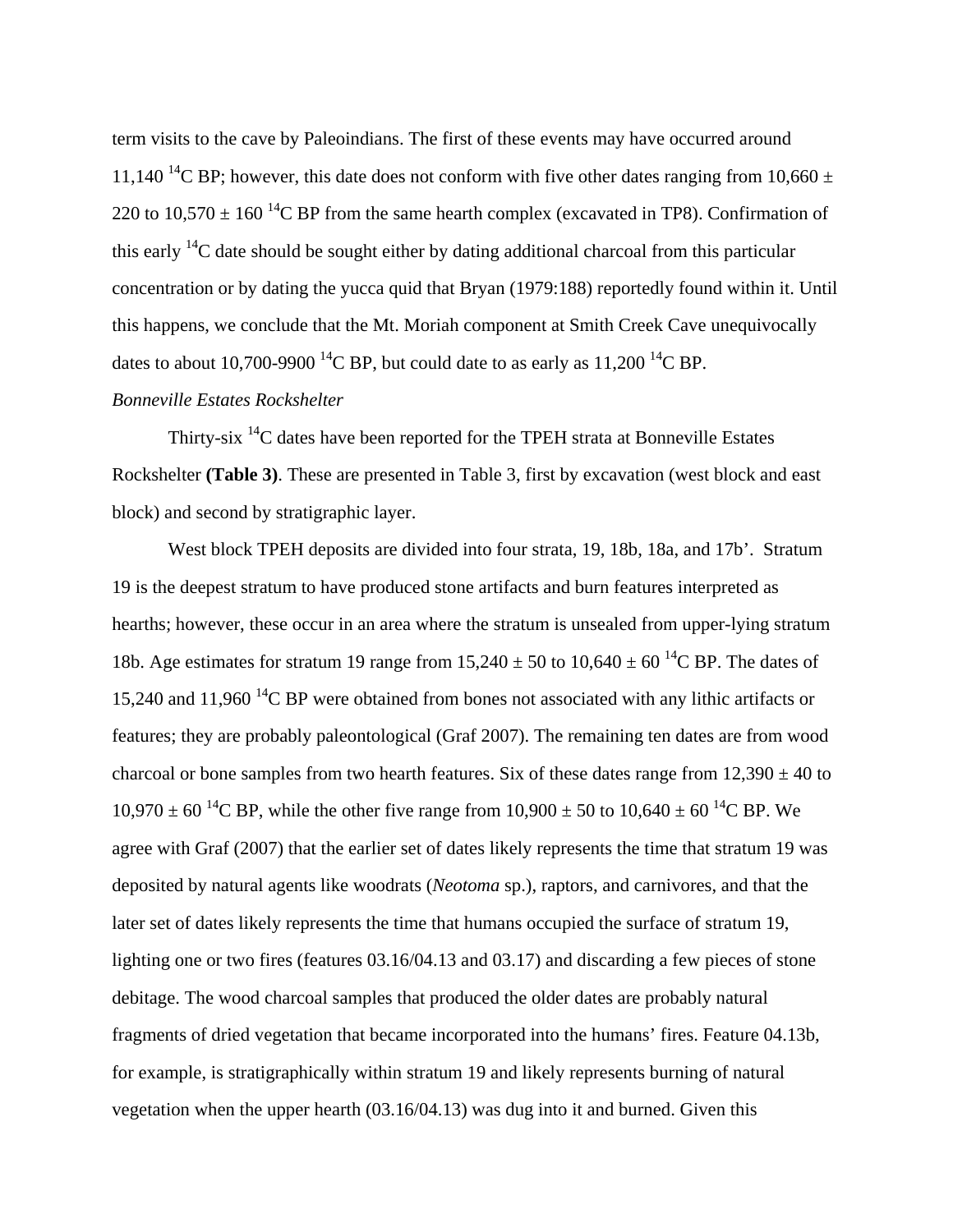interpretation, we conclude that all of the feature 04.13b dates are of natural, not cultural, origin. We tentatively conclude that stratum 19 is essentially a natural deposit of organics, and that human activities occurred only on or near its surface. The timing of these activities is best represented by the young  $^{14}$ C dates from features 03.16/04.13 and 03.17; together they indicate an age of 10,900-10,600<sup> $14$ </sup>C BP.

 Strata 18b, 18a, and 17b' are more securely 14C dated **(Table 3)**. For stratum 18b we have four hearth features that range in age from  $11,010 \pm 40$  to  $10,405 \pm 50$  <sup>14</sup>C BP. The hearth dated to  $11,010$  <sup>14</sup>C BP came from an area of the west block where stratum 19 was not deposited, thereby explaining the apparent reversal in dates. For stratum 18a we have one hearth feature with three dates ranging from  $10.130 \pm 60$  to  $10.040 \pm 70$  <sup>14</sup>C BP. For stratum 17b' we have two hearth features that range from  $9580 \pm 40$  to  $9430 \pm 50^{14}$ C BP. The single ages on the hearths from strata 18b and 17b' (especially the oldest one at  $11,010$  <sup>14</sup>C BP) need to be confirmed with additional analyses.

 East block strata dating to the TPEH (strata 12, 10, and 9) were loose and more massively bedded than west block strata, making it difficult to distinguish individual cultural occupations. Seven hearth features, however, were identified during the excavation, and  $^{14}C$  dates on these features generally conform with their stratigraphic positions. The lowest two hearths, found in the silts of stratum 12, yielded <sup>14</sup>C dates that range from  $10,380 \pm 40$  to  $10,250 \pm 50$  <sup>14</sup>C BP. Immediately above these were three hearths likely dating to between  $10,050 \pm 50$  and 9990  $\pm 50$ <sup>14</sup>C BP; dates of 10,560  $\pm$  50 and 10,380  $\pm$  60<sup>-14</sup>C BP on two of these hearths are probably too old given their stratigraphic position above the lowest pair of hearths (Graf 2007). Although undoubtedly TPEH in age, it is possible that the use of old pine wood in these latter two hearths accounts for the dates that appear "too old" in comparison with the other dates that are consistently several centuries younger. The two hearths from stratum 10 date to between  $9580 \pm$ 40 and 9440  $\pm$  80<sup>-14</sup>C BP, and the hearth feature recovered from the lower part of stratum 9 dates to  $8830 \pm 60^{14}$ C BP.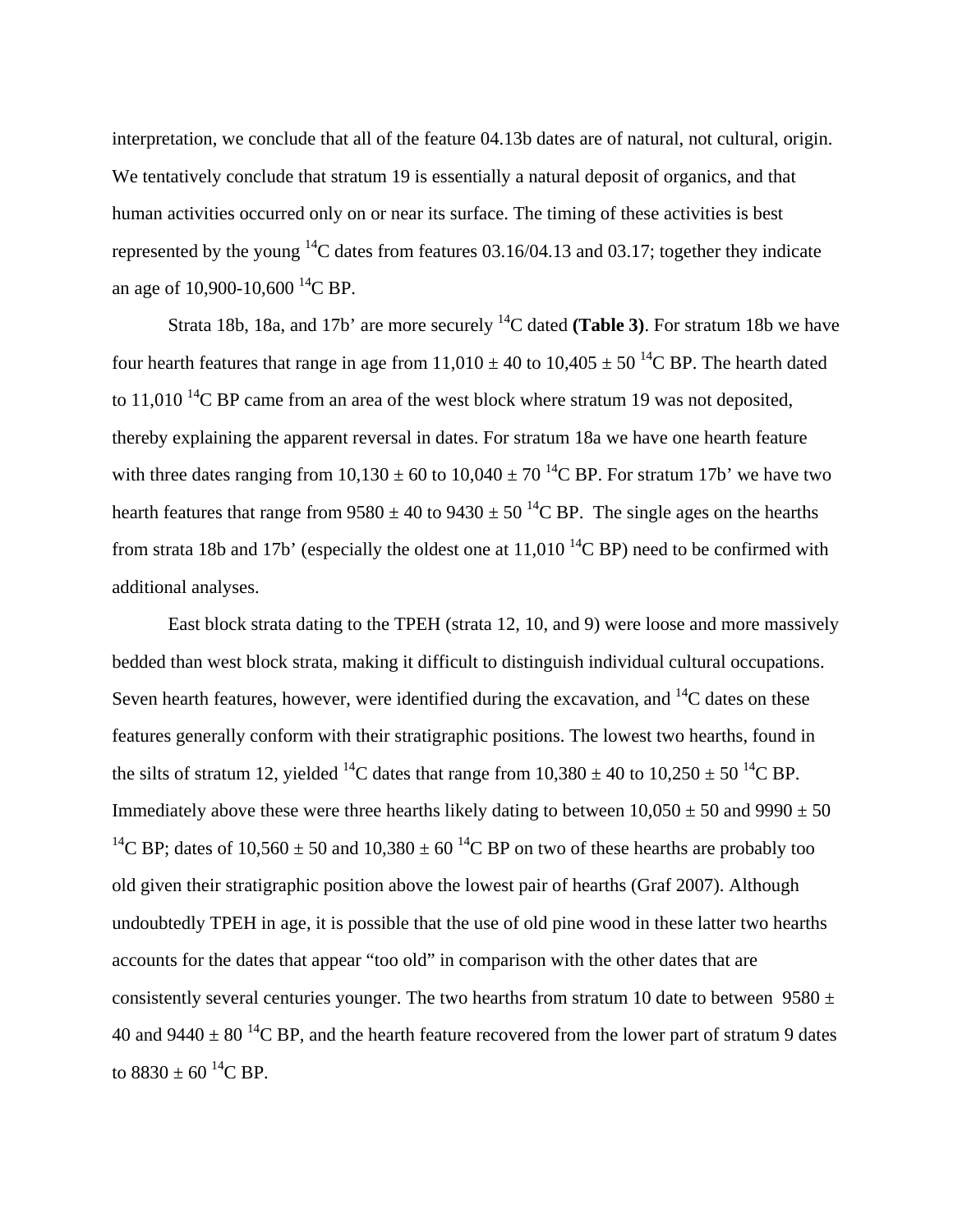# CALIBRATION AND ANALYSIS OF THE 14C CHRONOLOGIES OF DANGER CAVE, SMITH CREEK CAVE, AND BONNEVILLE ESTATES ROCKSHELTER

Of the 98<sup> $14$ </sup>C dates reviewed above, only about half are appropriate for interpreting the ages of the TPEH cultural occupations preserved in Danger Cave, Smith Creek Cave, and Bonneville Estates Rockshelter **(Table 4)**. These are the dates from cultural features, artifacts, and ecofacts that are consistent with other  ${}^{14}C$  dates and stratigraphic position. Interpreting these "good" dates nonetheless is a complex procedure. As Bryan (1988) has pointed out, we cannot simply average all of the dates from a single cultural stratum to determine the age of that stratum; nor can we count every date from a cultural stratum as representing an individual occupation event, since some features, ecofacts, or artifacts may have multiple dates. Here we use "occupation event" as a unit of observation, calculating a single  ${}^{14}C$ -BP age for each feature, perishable artifact, or human coprolite dated. When a feature or artifact had multiple  ${}^{14}C$  dates, we averaged those that are considered accurate, deleting from the analysis any dates recognized in the discussion above as being discordant or incorrect **(Tables 1-3)**. We then calibrated the resulting dates (at one sigma) using the Calpal Online Radiocarbon Calibration program, interpreting an age for each event in calendar years before present (cal BP) **(Figure 3)**.

 Danger Cave appears to have had two major pulses of human occupation. The first (the brief DI and lower DII occupations, separated by a few decades to centuries) probably began no earlier than 12,200 cal BP and ended 11,400 cal BP. After a hiatus of about 1500 years, a second period of occupation (middle-upper DII) occurred from about 9450 cal BP to 9000 cal BP. Human use of Danger Cave continued through the middle Holocene (Madsen and Rhode 1990; Rhode and Madsen 1998).

 Humans used Smith Creek Cave most intensively from 12,800 to 12,100 cal BP. One hearth, however, may date to earlier than this (13,200-12,900 cal BP), and another hearth dates to later (11,800-11,300 cal BP). The early hearth needs to be re-dated to confirm its presumed age. Human occupation ceased entirely by 11,300 cal BP, until Fremont foragers began to use the cave during the late Holocene (Bryan 1979).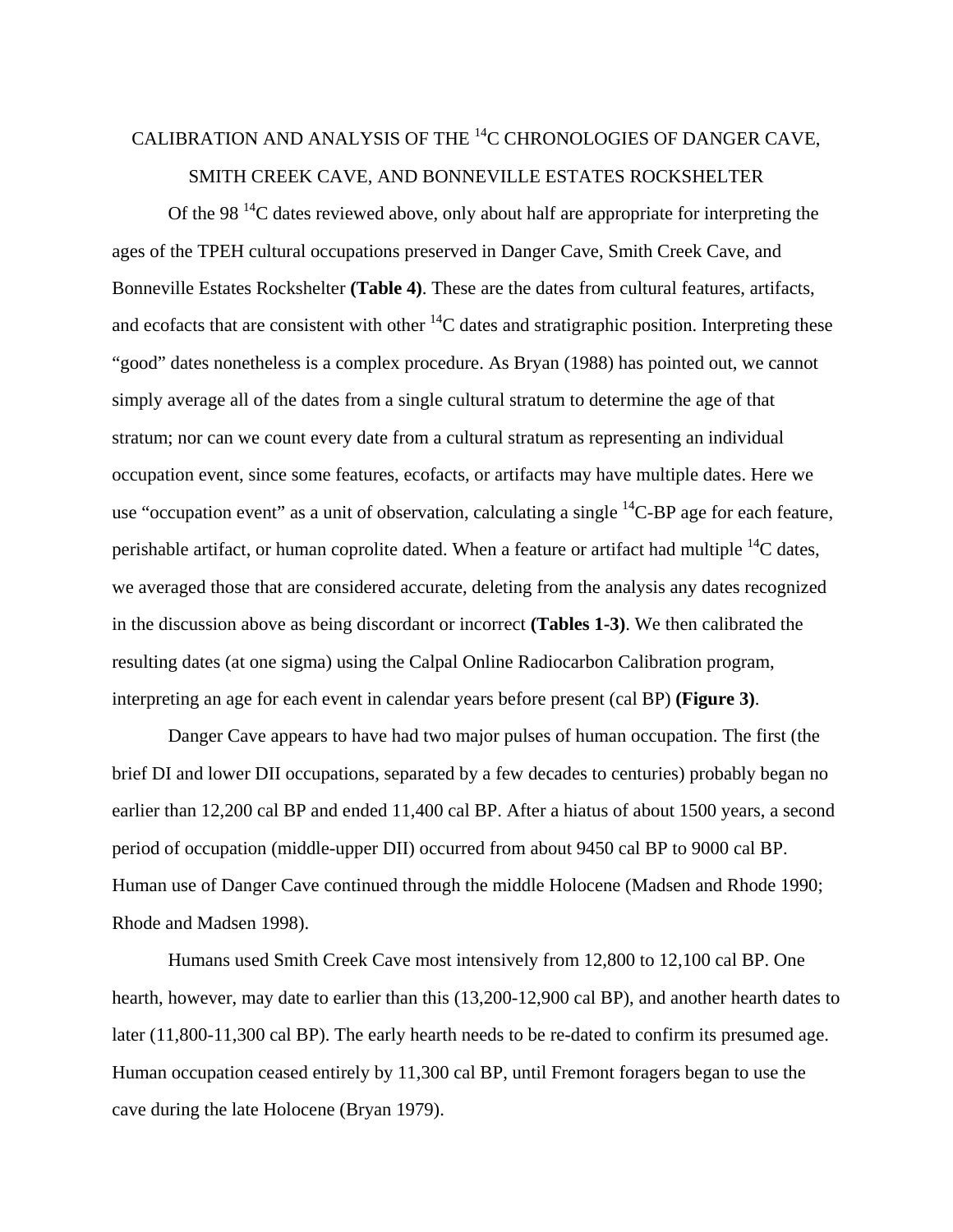Human occupation of Bonneville Estates Rockshelter may have begun by 13,050 cal BP, but as in the case of Smith Creek Cave, the single  ${}^{14}C$  date on the earliest hearth needs confirmation. After this, humans appear to have repeatedly visited Bonneville Estates from 12,850 to 11,350 cal BP, lighting small fires, butchering carcasses of artiodactyls, sage grouse, and other animals, repairing nets, and resharpening stone tools (Goebel 2007; Hockett 2007). Humans may have used the rockshelter less frequently from 12,150 to 11,850 cal BP, and not at all from 11,350 to 11,100 cal BP. A second pulse of activity occurred from 11,100 to 10,650 cal BP. Cultural remains of this later occupation are virtually identical to those of the earlier occupation, suggesting that human activities in and around the rockshelter remained unchanged. One last hearth feature chronicles a possible human occupation of Bonneville Estates about 10,150-9800 cal BP. No artifacts or faunal remains were found in or around this hearth, so if humans did use the rockshelter during this time, their stay must have been brief and ephemeral. Besides this, we can find no evidence to show that humans used Bonneville Estates Rockshelter between 10,650 and 8380 cal BP (Graf 2007), a lengthy hiatus of at least 2200 years. When they re-entered the rockshelter after 8380 cal BP, they were making large side-notched points to hunt artiodactyls and grinding up lots of small seeds with ground-stone artifacts.

#### DISCUSSION AND CONCLUSIONS

Based on the results of this analysis, the following conclusions can be made concerning the human populations of the eastern Great Basin during the terminal Pleistocene and early Holocene.

*1. Initial human occupation of the western Bonneville basin occurred as early as 12,850 cal BP and possibly earlier.* Humans certainly used Bonneville Estates Rockshelter by 12,850 cal BP, Smith Creek Cave by 12,800 cal BP, and Danger Cave by 12,250 cal BP. At Smith Creek Cave and Bonneville Estates, older hearths have been  ${}^{14}$ C dated to 13,200-12,900 cal BP and 13,050-12,800 cal BP, respectively. These dates, however, need to be confirmed with additional analyses. Confirmation of these two dates would suggest that humans first used these two caves at a time coeval with the Clovis occupation of other regions of North America.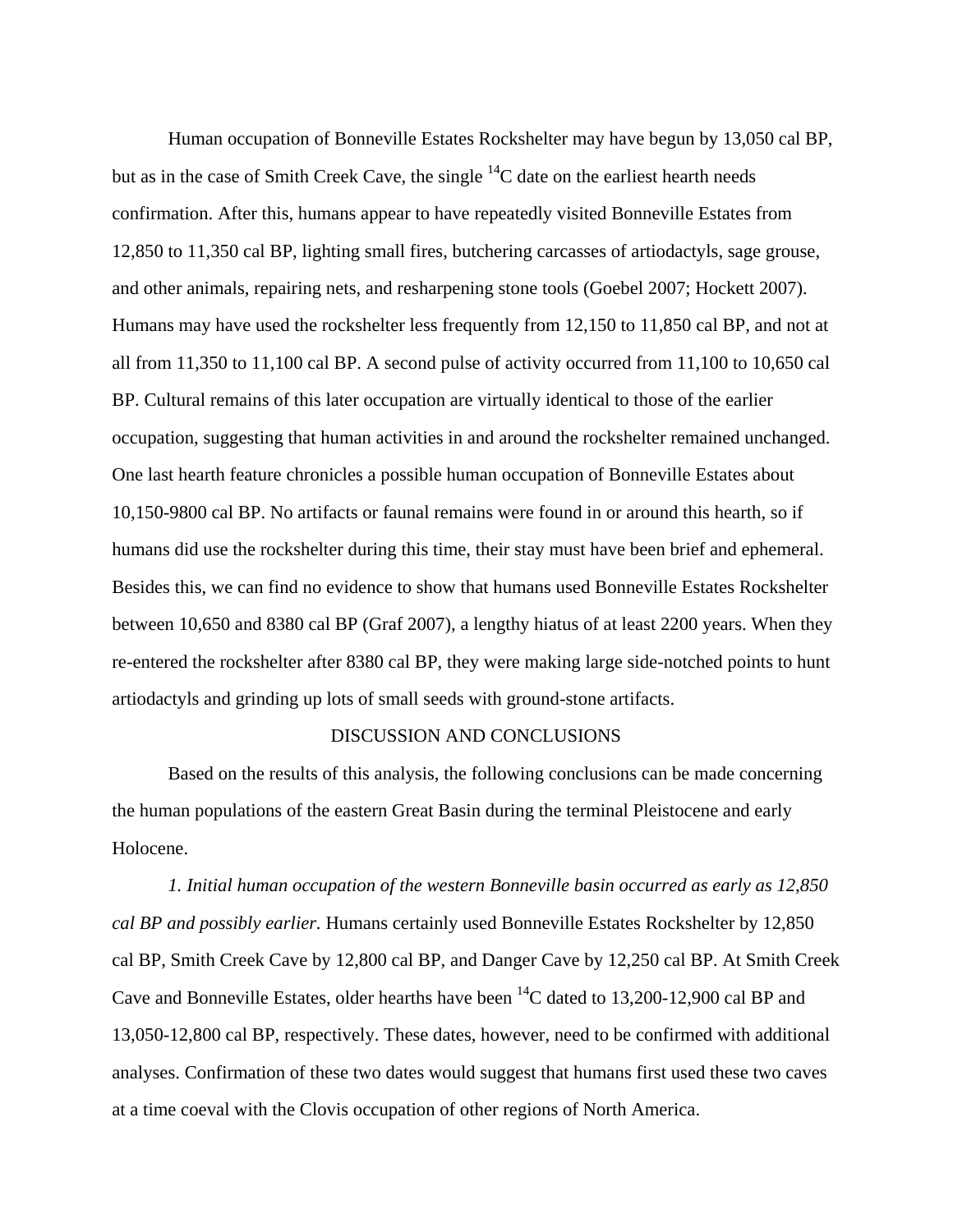*2. In the western Bonneville basin from 12,850 to 10,650 cal BP, humans exclusively made and used Great Basin stemmed points.* Stemmed points have been found associated with the early hearths at Smith Creek Cave and Bonneville Estates Rockshelter, and a possible stemmed point came from the DI cultural occupation at Danger Cave (Jennings 1957:109; Jennings 1978:39, Figure 20). The age of fluted points in the western Bonneville basin is more difficult to establish. E. Smith is rumored to have found two concave-based, possibly fluted points from the lower layers at Danger Cave; however, these points were lost, one was "rediscovered" at the Utah Museum of Natural History, and neither had precise provenience information (Holmer 1986:94-95; Jennings 1957:47), making the dating of them impossible. At Bonneville Estates, no diagnostic bifacial points have been found associated with the earliest, potentially Clovis-age hearth (13,260-12,856). Since fluted and unfluted concave-based points have not been found in a primary context in any of the region's caves or rockshelters, while stemmed points repeatedly have been found to post-date 12,850 cal BP, we conclude for now that fluted forms could have been produced before, but not after, 12,850 cal BP in the eastern Great Basin. This observation lends support to the interpretation that Clovis fluted points predate stemmed points in the eastern Great Basin and are contemporaneous with Clovis points elsewhere in western North America.

3. *The strong pulse of early human use of Danger Cave, Smith Creek Cave, and Bonneville Estates Rockshelter, 12,850-10,560 cal BP, coincided with a period of cool, possibly wet climate.* Multiple proxy records suggest that the western Bonneville basin was well-watered during this time. Lake Bonneville transgressed to an elevation of about of about 1288 m (4250) ft.) and constructed the Gilbert shoreline 12,350-11,950 cal BP (Oviatt et al. 2001). Although lake levels fell shortly after this time (Broughton et al. 2000), water continued to flow into the western Bonneville basin for another 2000 years, primarily from the south along the Old River Bed (Oviatt et al. 2003). A similar hydrologic record exists for the Sunshine Well site (located in Long Valley west of the Bonneville basin, central Nevada), which was well-watered during the TPEH until about 9650-9550 cal BP. Paleobotanical data suggest that the continued flow of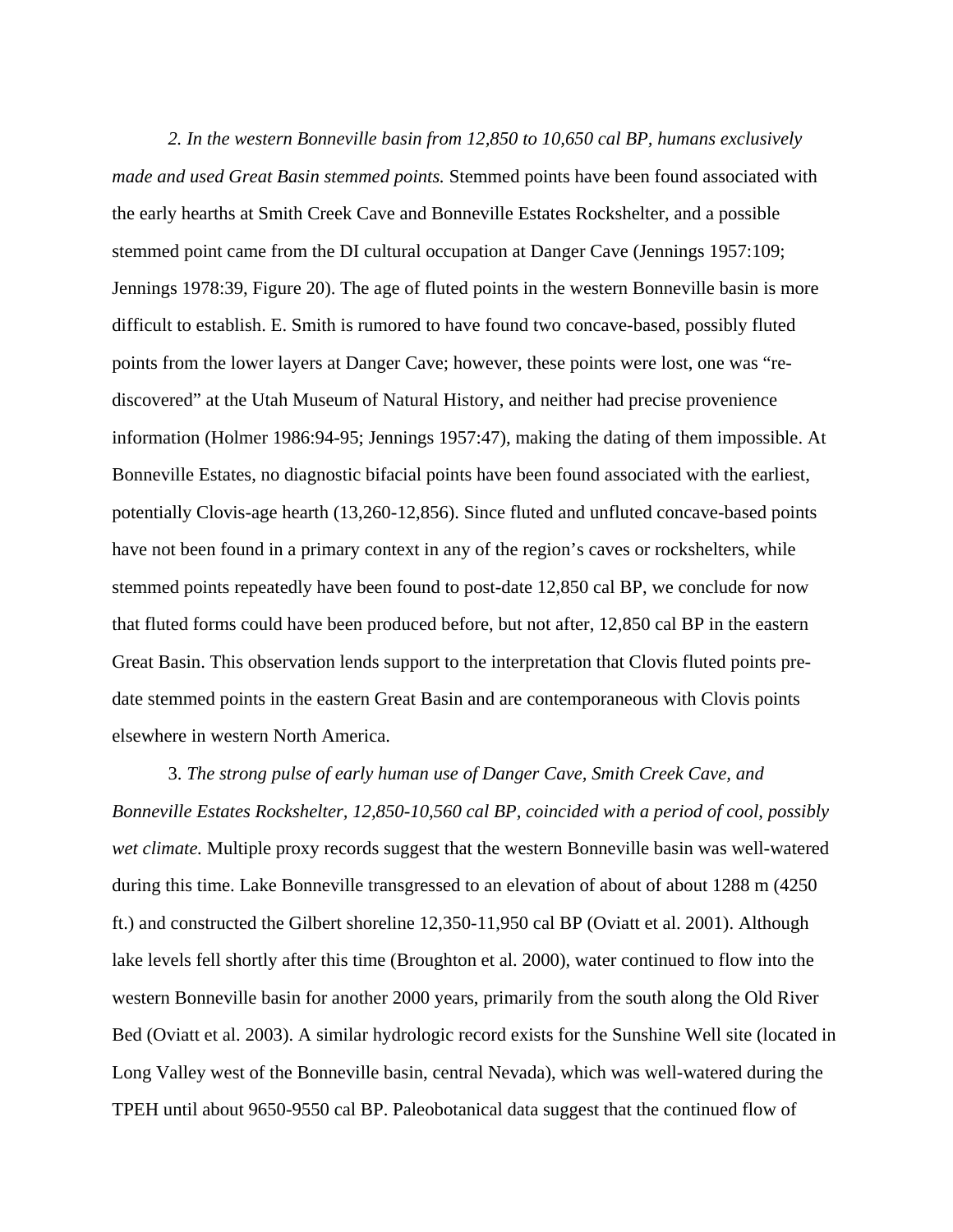water in the region was as much a consequence of cooler temperatures as it was increased summer precipitation (Madsen et al. 2001; Rhode 2000). The presence of sage grouse, marmot, and black bear in the TPEH deposits at Bonneville Estates conforms to these other proxy data as well (Hockett 2007). This period of relatively cool, wet climate has been attributed to the Younger Dryas (Madsen 2002; Oviatt et al. 2003), but clearly these conditions as well as the prolonged use of the region's caves persisted for some centuries after the close of this climatic period (11,500 cal BP).

4. *All three sites record a significant hiatus in human occupation during the early Holocene.* Early human use of the caves ceased by 11,350 cal BP, except at Bonneville Estates where it continued until 10,650 cal BP. Danger Cave does not appear to have been occupied again until 9450 cal BP, Bonneville Estates Rockshelter does not appear to have been occupied again until 8380 cal BP (with the exception of a possible ephemeral event around 10,000 cal BP), and Smith Creek Cave was not re-occupied until the late Holocene. Given that all three caves appear to have been abandoned, and that other caves in the region (e.g., Hogup Cave and Camels Back Cave) were not occupied at all until after 9450 cal BP (Aikens 1970; Schmitt and Madsen 2005), we conclude that this hiatus represents a region-wide human demographic event. Multiple lines of evidence suggest that the eastern Great Basin became very hot and dry by 10,200 cal BP. The Old River Bed dried up completely by 10,100-10,000 cal BP (Oviatt et al. 2001), marshes dried up in the small basins to the west of the Bonneville basin by 9500 cal BP (Huckleberry et al. 2001; Thompson 1992), and xeric-adapted small mammals replaced montane-and-mesicadapted small mammals between 10,000 and 9200 cal BP at places like Bonneville Estates, Homestead Cave, and Camels Back Cave (Grayson 1998; Hockett 2007; Schmitt et al. 2002). Perhaps humans opted not to adapt to the marked increase in aridity and instead moved from the area, so that there was no resident population in the western Bonneville basin from 10,650 to 9450 cal BP.

*5. Human occupations of Danger Cave and Bonneville Estates Rockshelter resumed during the early-middle Holocene; at Danger Cave this occurred by 9450 cal BP and at*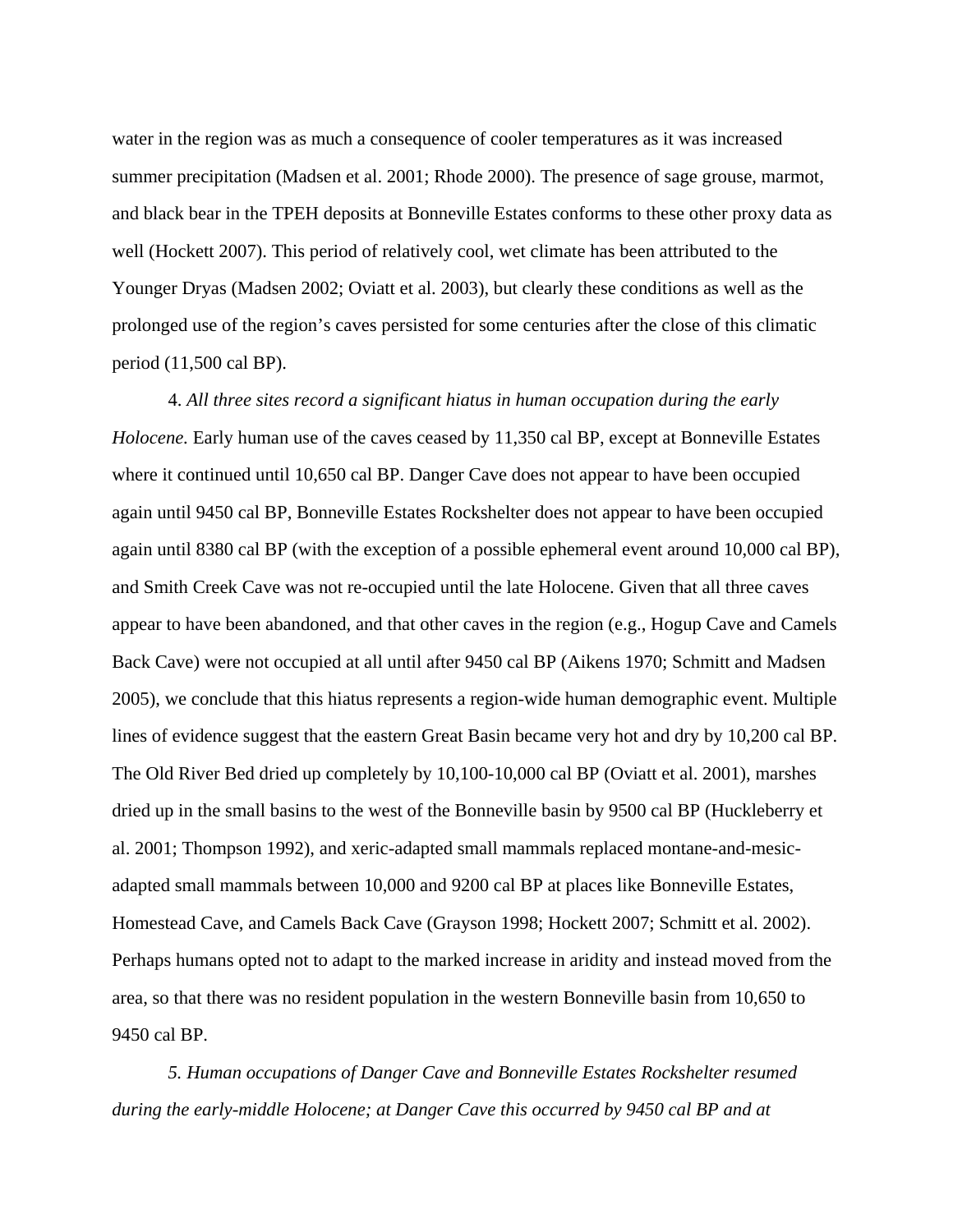*Bonneville Estates by 8250 cal BP.* Danger Cave was probably re-occupied at such an early time because of its location adjacent to a productive marsh, where pickleweed seeds and other marshadapted plants and animals could be intensively collected, even during the driest times. When humans re-appeared there, they certainly were taking full advantage of these resources (Rhode et al. 2006). The lack of a nearby spring or marsh likely precluded use of Bonneville Estates in this fashion. Instead, re-occupation of Bonneville Estates may correlate to a wet period that occurred 8200-8000 cal BP (Hockett 2007). This may relate to the so-called "8.2-k" event, a 160-yearlong period of cooling in the North Atlantic that may have led to significant climate change world-wide (Alley and Ágústsdóttir 2005; Schmidt and LeGrande 2005; Thomas et al. 2007). As Graf (2007) and Hockett (2007) have pointed out, from this time onward through the middle Holocene, intensity of human use of Bonneville Estates Rockshelter seems to have kept pulse with fluctuating climate. Increased periods of summer rainfall that may have occurred in the Great Basin during the 8.2-k event probably led to abundant grasses and sagebrush on the hillslopes flanking the western Bonneville basin. These would have attracted artiodactyls including pronghorn and even bison, in turn leading to a greater human presence at places like Bonneville Estates Rockshelter, despite the immediate unavailability of water (Hockett 2007). Another middle Holocene occupation at Bonneville Estates dating to about 7200-6800 cal BP (Graf 2007) may correspond to yet another "anomalously" wet period indicated by regional paleobotanical records (Rhode 2000; see also Madsen et al. 2001).

Without doubt, the caves and rockshelters of the Great Basin have provided and will continue to provide an important resource to archaeologists studying the region's terminal Pleistocene and early Holocene archaeological record. Cultural chronologies are based largely on evidence from these enclosed sites, and virtually everything we know about early subsistence behavior has been gleaned from the well-preserved faunal and floral remains that they contain. Given the relative importance of the cave record in this part of the world, it is especially important that we always interpret their contents through a taphonomic perspective focusing on natural as well as cultural formation processes. A broad array of taphonomic agents are known to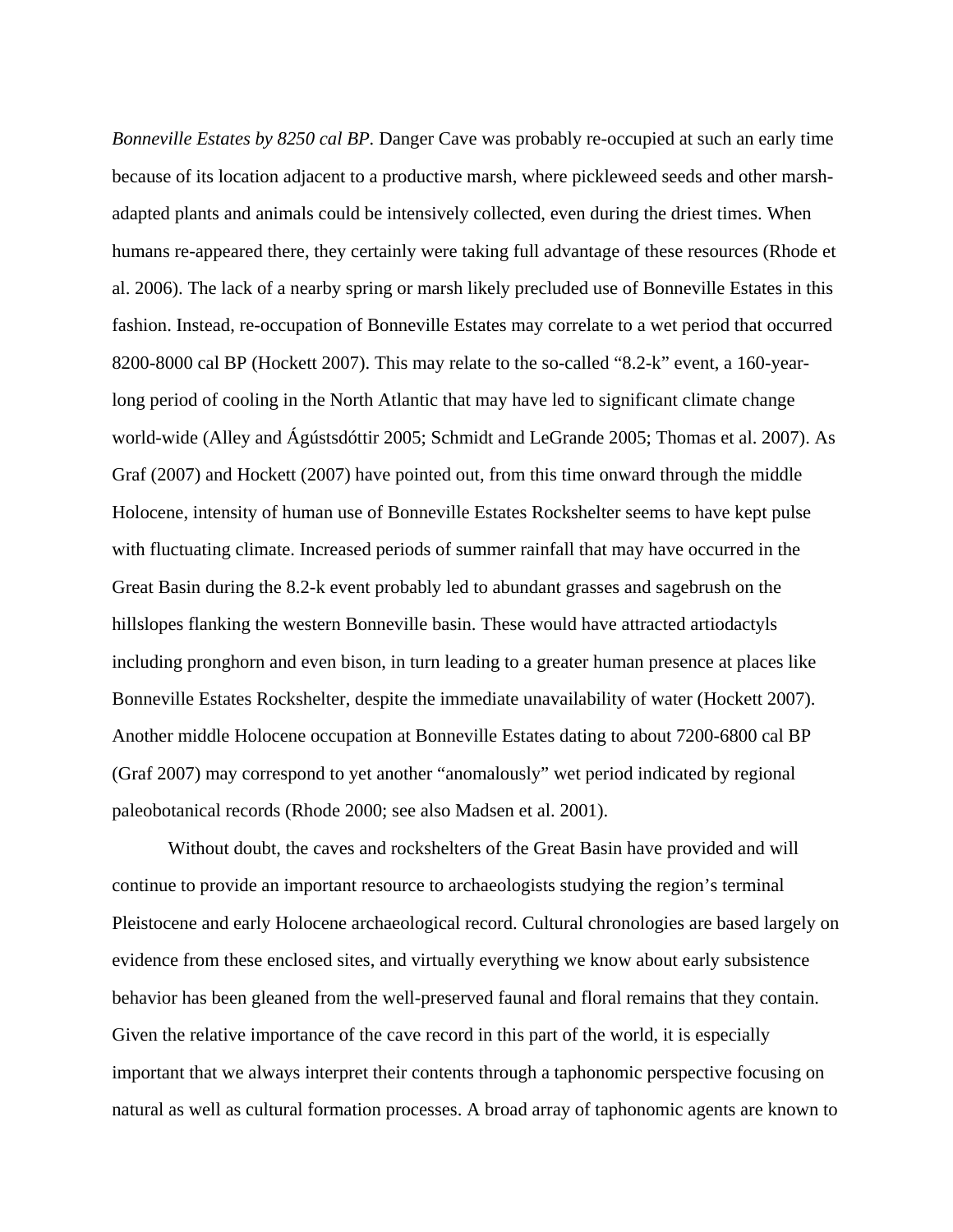have contributed to the deposition of the materials found in these natural shelters, making it especially difficult to interpret resulting  ${}^{14}C$  ages. Chronologies of cultural events must be developed through the dating of materials clearly relevant to those cultural events. Every dated sample needs to be carefully evaluated in terms of its origin, potential for redeposition, and potential for contamination. By focusing just on  ${}^{14}C$  ages from samples clearly of human origin (i.e., charcoal from hearths, perishable artifacts, human coprolites), we can build accurate chronologies of human occupations in these sites, and can more precisely relate these to climatic events and better understand the evolution of human adaptations.

*Acknowledgements.* Many students have contributed to the excavations at Bonneville Estates Rockshelter and cataloging of its material remains. Special thanks are due to them as well as to David Madsen, who has offered much food for thought since we began to work at Bonneville Estates in 2000.

#### REFERENCES

AIKENS, C. M. (1970) *Hogup Cave*. University of Utah Anthropological Papers No. 93. Salt Lake City.

ALLEY, R. B.; ÁGÚSTSDÓTTIR, A. M. (2005) The 8k Event: Cause and Consequences of a

Major Holocene Abrupt Climate Change. *Quaternary Science Reviews* 24:1123-1149.

BECK, C.; JONES, G. T. (1997) Pleistocene/Early Holocene Archaeology of the Great Basin.

*Journal of World Prehistory* 11:161-236.

BROUGHTON, J. M.; MADSEN, D. B.; QUADE, J. (2000) Fish Remains from Homestead

Cave and Levels of the Past 13,000 Years in the Bonneville Basin. *Quaternary Research* 53:392- 401.

BRYAN, A. L. (1979) Smith Creek Cave. In TUOHY, D. R.; RENDALL, D. L., eds. *The* 

*Archaeology of Smith Creek Canyon*, pp. 164-251. Nevada State Museum Anthropological

Papers No. 17. Carson City.

BRYAN, A. L. (1988) The Relationship of the Stemmed Point and Fluted Point Traditions in the Great Basin. In WILLIG, J. A.; AIKENS, C. M.; FAGAN, J. L., eds. *Early Human Occupation*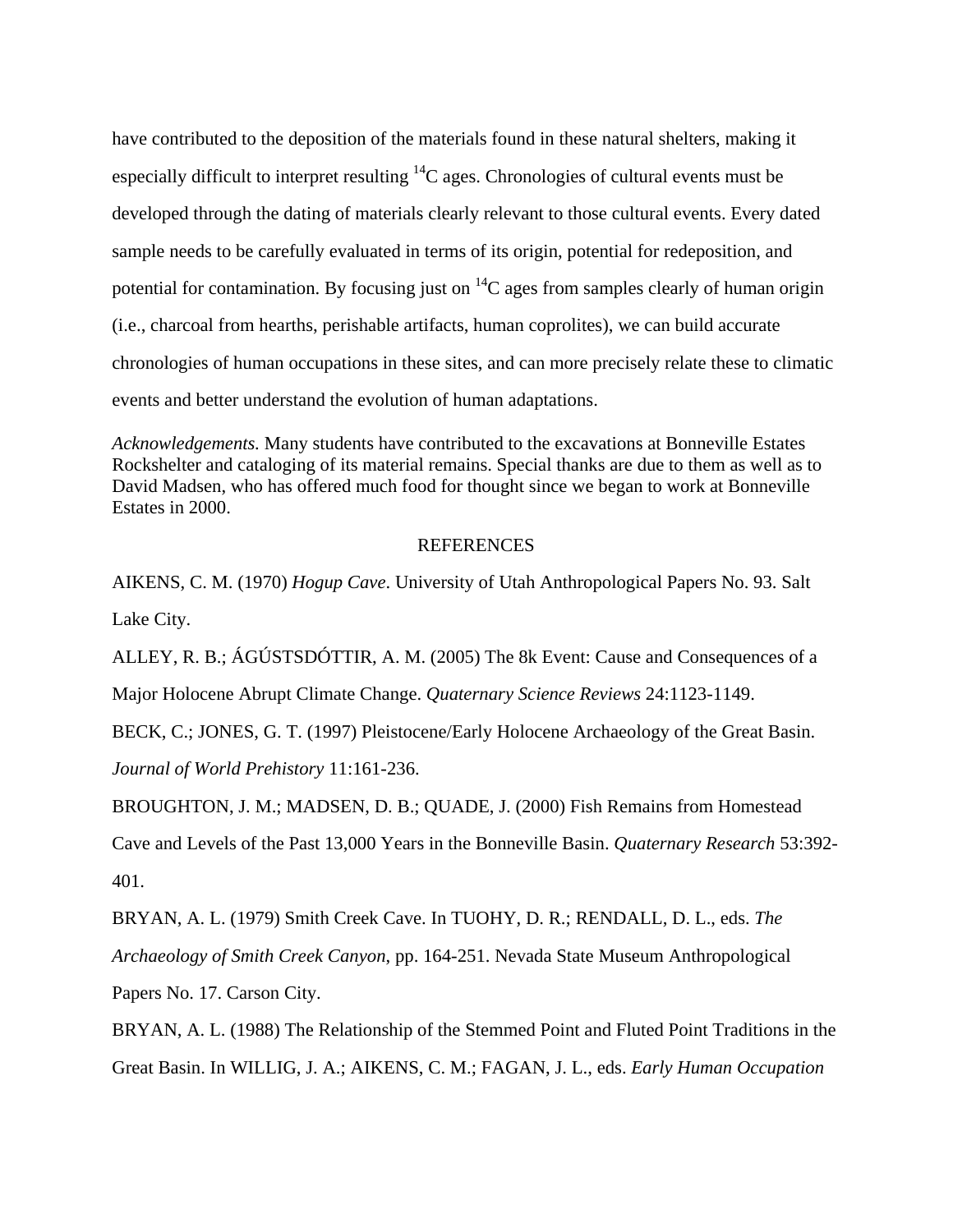*in Far Western North America: The Clovis-Archaic Interface*, pp. 53-74. Nevada State Museum Anthropological Papers No. 21. Carson City.

ELSTON, R. G.; ZEANAH, D. W. (2002) Thinking Outside the Box: a New Perspective on Diet Breadth and Sexual Division of Labor in the Prearchaic. *World Archaeology* 34:103-130. FRY, G. (1976) *Analysis of Prehistoric Coprolites from Utah*. University of Utah

Anthropological Papers No. 97. Salt Lake City.

GOEBEL, T. (2007) Pre-Archaic and Early Archaic Technological Activities at Bonneville Estates Rockshelter: A First Look at the Lithic Artifact Record. In GRAF, K.; SCHMITT, D., eds. *Paleoindian or Paleoarchaic? Great Basin Human Ecology at the Pleistocene-Holocene Transition*, in press. University of Utah Press, Salt Lake City.

GOEBEL, T.; GRAF, K. E.; HOCKETT, B. S.; RHODE, D. (2004) Late Pleistocene Humans at Bonneville Estates Rockshelter, Eastern Nevada. *Current Research in the Pleistocene* 20:20-23.

GRAF, K. E. (2007) Stratigraphy and Chronology of the Pleistocene to Holocene Transition at

Bonneville Estates Rockshelter, Eastern Nevada. In GRAF, K. E.; SCHMITT, D., eds.

*Paleoindian or Paleoarchaic? Great Basin Human Ecology at the Pleistocene-Holocene Transition*, in press. University of Utah Press, Salt Lake City.

GRAYSON, D. K. (1983) The Paleontology of Gatecliff Shelter: Small Mammals. In THOMAS, D. H., ed. *The Archaeology of Monitor Valle*y: 2. Gatecliff Shelter, pp. 98-126. Anthropological Papers Vol. 59, pt. 1. Amerian Museum of Natural History, New York.

GRAYSON, D. K. (1998) Moisture History and Small Mammal Community Richness during the Latest Pleistocene and Holocene, Northern Bonneville Basin, Utah. *Quaternary Research* 49:330-334.

HARPER, K. T.; ALDER, G. M. (1972) Paleoclimatic Inferences Concerning the Last 10,000 Years from a Resampling of Danger Cave, Utah. In FOWLER, D. D., ed. *Great Basin Cultural Ecology: A Symposium*, pp. 13-23. Desert Research Institute Publications in the Social Sciences No. 8. Reno.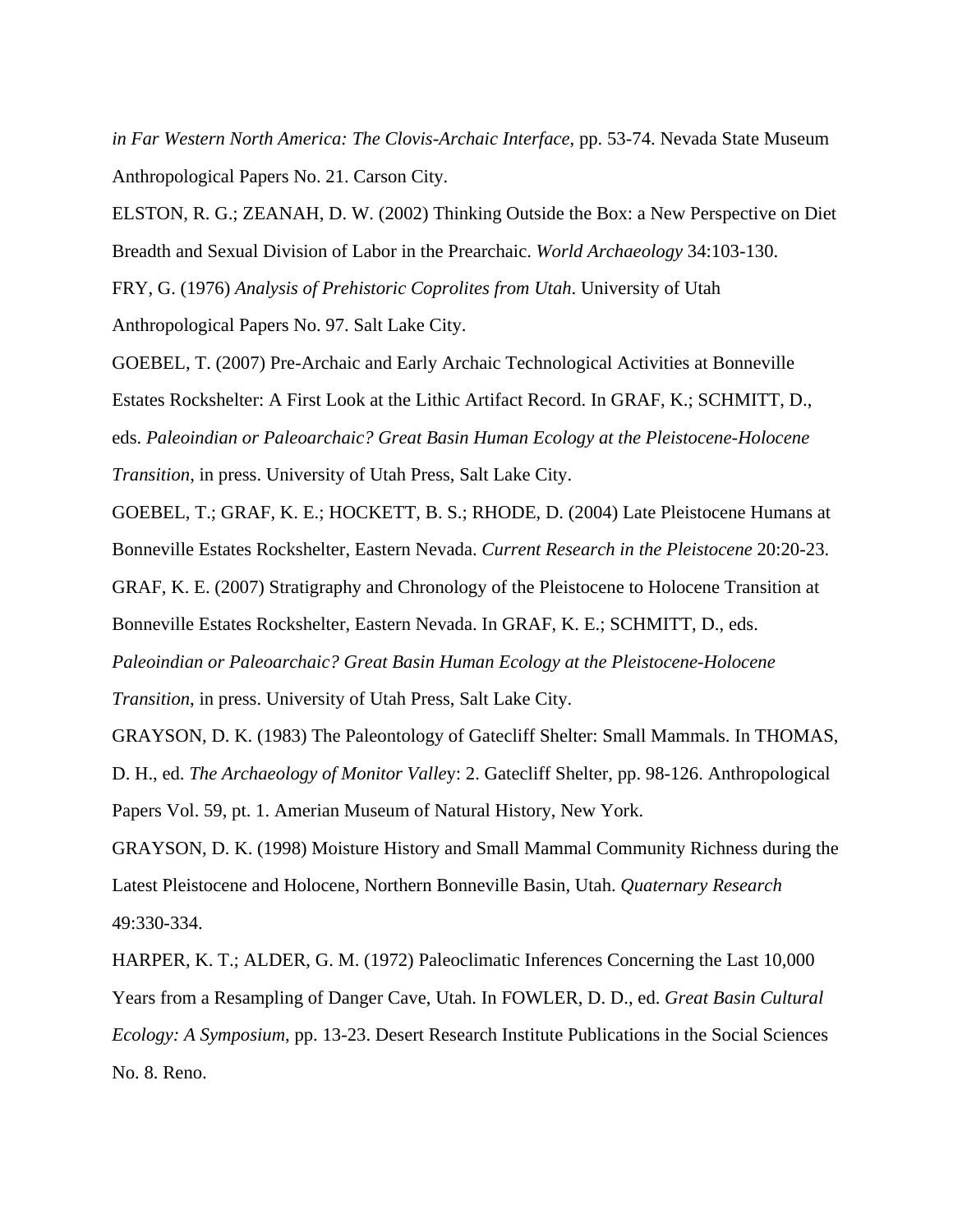HOCKETT, B. (1991) Toward Distinguishing Human and Raptor Patterning on Leporid Bones. *American Antiquity* 56:667-679.

HOCKETT, B. (1994) A Descriptive Reanalysis of the Leporid Bones from Hogup Cave, Utah. *Journal of California and Great Basin Anthropology* 16:106-117.

HOCKETT, B. (2007) Nutritional Ecology of Late Pleistocene-to-Middle Holocene Subsistence

in the Great Basin: Zooarchaeological Evidence from Bonneville Estates Rockshelter. In GRAF,

K. E.; SCHMITT, D., eds. *Paleoindian or Paleoarchaic? Great Basin Human Ecology at the* 

*Pleistocene-Holocene Transition*, in press. University of Utah Press, Salt Lake City.

HOLMER, R. N. (1986) Common Projectile Points of the Intermountain West. In CONDIE, C.

J.; FOWLER, D., eds. *Anthropology of the Desert West: Papers in Honor of Jesse D. Jennings*,

pp. 91-115. University of Utah Anthropological Papers No. 110. Salt Lake City.

HUCKLEBERRY, G.; BECK, C.; JONES, G. T.; HOLMES, A.; CANNON, M.; LIVINGSTON,

S.; BROUGHTON, J. M. (2001) Terminal Pleistocene/Early Holocene Environmental Change at the Sunshine Locality, North-Central Nevada, U.S.A. *Quaternary Research* 55:303-312.

JENKINS, D.; CONNOLLY, T.; AIKENS, C. M. (2004) *Early and Middle Holocene* 

*Archaeology of the Northern Great Basin*. Anthropological Papers of the University of Oregon No. 62. Eugene.

JENNINGS, J. D. (1957) *Danger Cave*. Anthropological Papers of the University of Utah No. 27. Salt Lake City.

JENNINGS, J. D. (1978) Prehistory of Utah and the Eastern Great Basin. Anthropological Papers of the University of Utah No. 98. Salt Lake City.

JONES, G. T.; BECK, C.; JONES, E. E.; HUGHES R. E. (2003) Lithic Source Use and Paleoarchaic Foraging Territories in the Great Basin. *American Antiquity* 68(1):5-38. MADSEN, D. B. (2002) Great Basin Peoples and Late Quaternary Aquatic History. In HERSHELER, R.; CURREY, D. R.; MADSEN, D. B., eds. *Great Basin Aquatic Systems History*, pp. 387-405. Smithsonian Institution Press, Washington DC.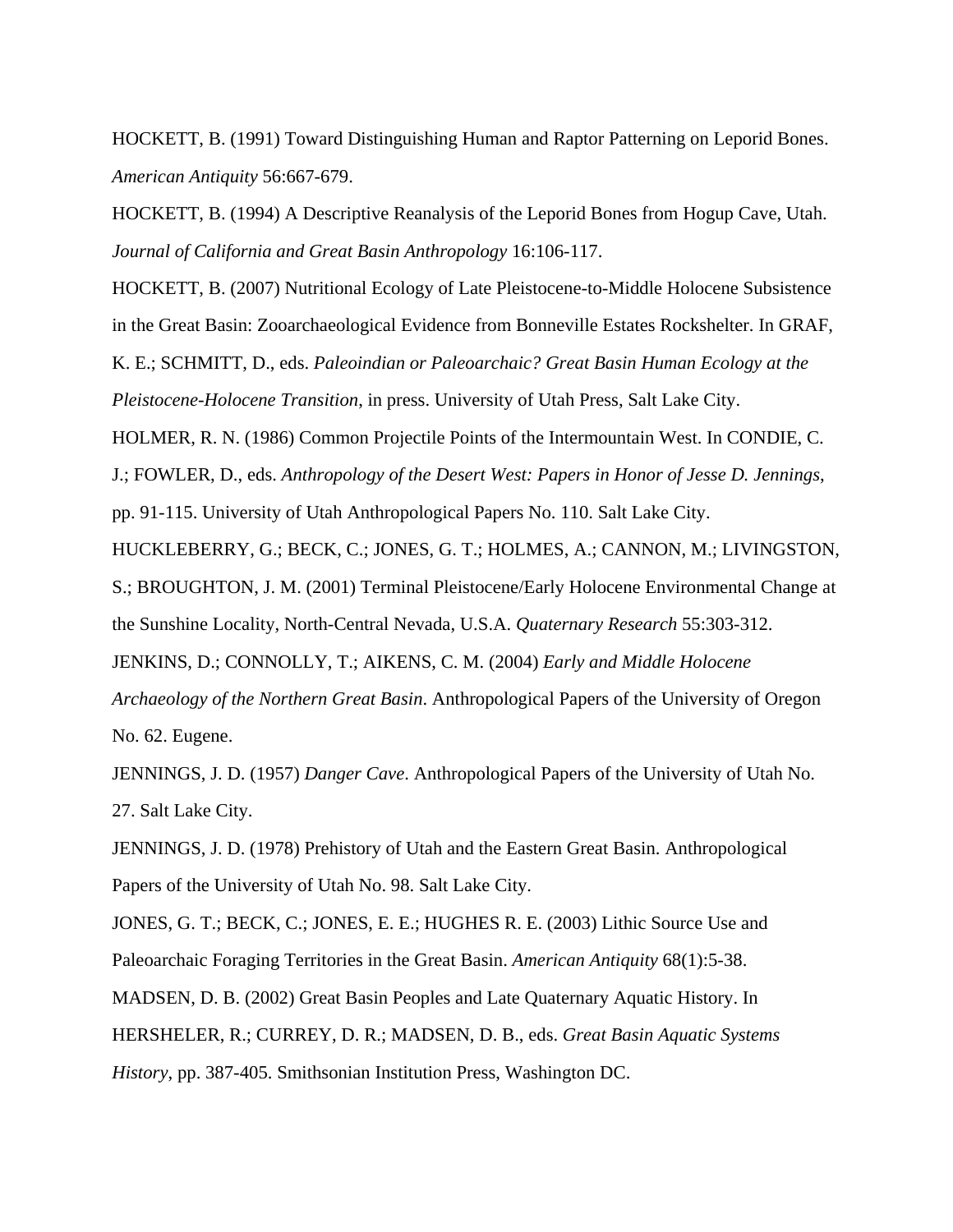MADSEN, D. B.; RHODE, D. (1990) Early Holocene Pinyon (*Pinus monophylla*) in the Northeastern Great Basin. *Quaternary Research* 33:94-101.

MADSEN, D. B., RHODE, D.; GRAYSON, D. K.; BROUGHTON, J. M.; LIVINGSTON, S. D.; HUNT, J.; QUADE, J.; SCHMITT, D. N.; SHAVER, M. W. III (2001) Late Quaternary Environmental Change in the Bonneville Basin, Western USA. *Palaeogeography,* 

*Palaeoclimatology, Palaeoecology* 167:243-271.

MULLEN, C. O. (1997) *Mammalian Response to Pleistocene/Holocene Environmental Change in the Great Basin: the Jackrabbit's Tale*. Ph.D. Dissertation, University of Nevada, Reno. NIALS, F. (1999) *Geomorphic Systems and Stratigraphy in Internally-Drained Watersheds of the Northern Great Basin: Implications for Archaeological Studies*. Technical Papers of the University of Nevada Sundance Archaeological Research Fund No. 5. Reno.

OVIATT, C. G.; MILLDER, D. M.; ZACHARY, C.; MCGEEHIN, J. (2001) Refining the Age of the Lake Transgression to the Gilbert Shoreline in the Lake Bonneville Basin, Utah, USA. *EOS, Transactions*. *American Geophysical Union Fall Meeting Supplement* 82:F755.

OVIATT, C. G.; MADSEN, D. B.; SCHMITT, D. N. (2003) Late Pleistocene and Early Holocene Rivers and Wetlands in the Bonneville Basin of Western North America. *Quaternary Research* 60:200-210.

OVIATT, C. G.; MILLER, D. M.; MCGEEHIN, J. P.; ZACHARY, C.; MAHAN, S. (2005) The Younger Dryas Phase of Great Salt Lake, Utah, USA. *Palaeogeography, Palaeoclimatology, and Palaeoecology* 219:263-284.

RHODE, D. (2000) Holocene Vegetation History in the Bonneville Basin. In MADSEN, D. B., ed. *Late Quaternary Paleoecology in the Bonneville Basin*, pp. 149-163. Utah Geological Survey Bulletin 130, Salt Lake City.

RHODE, D.; LOUDERBACK, L. (2007) What is the Evidence for Dietary Plant Use in the Bonneville Basin during the Pleistocene/Holocene Transition? In GRAF, K. E.; SCHMITT, D., ed. *Paleoindian or Paleoarchaic? Great Basin Human Ecology at the Pleistocene-Holocene Transition*, in press. University of Utah Press, Salt Lake City.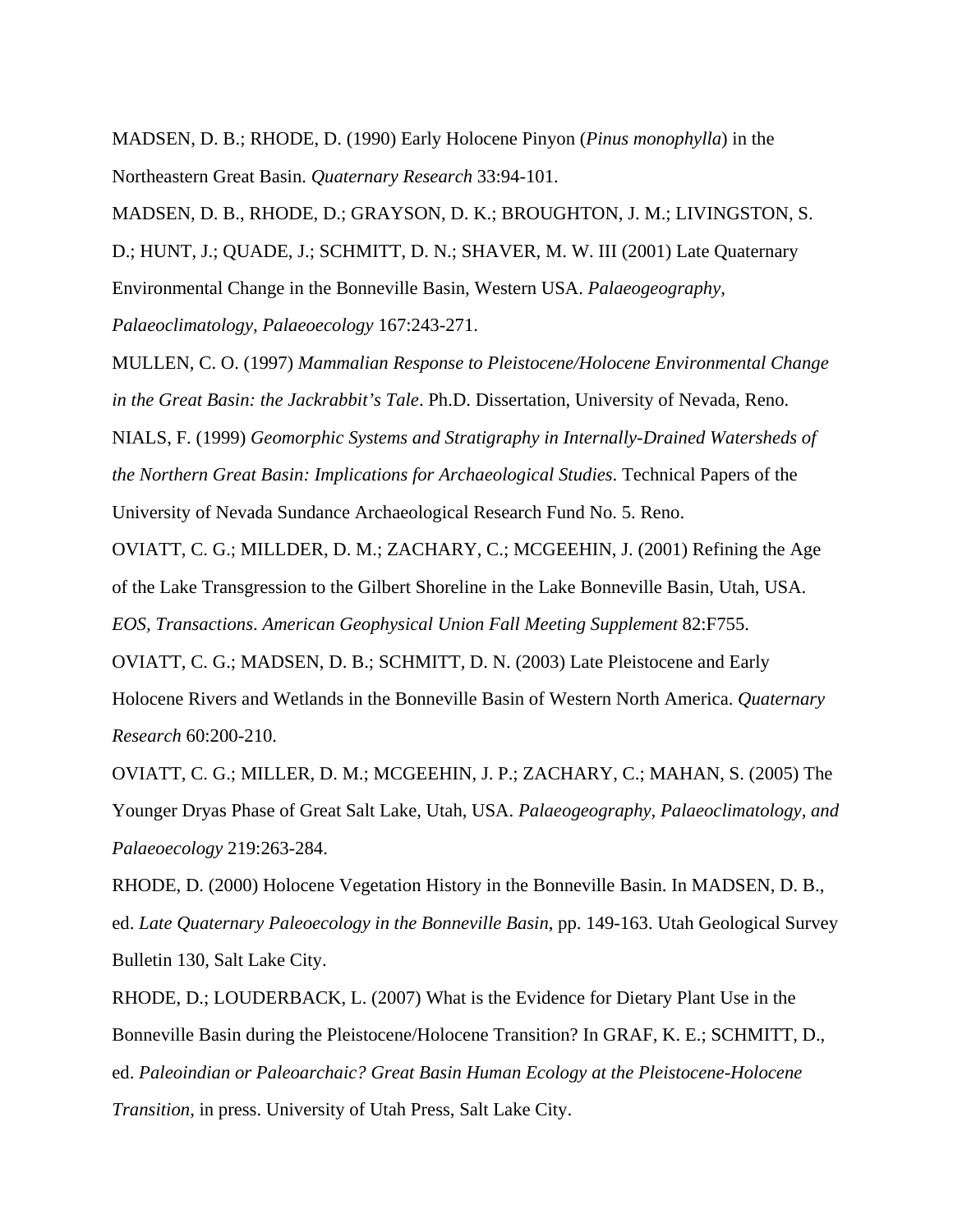RHODE, D.; MADSEN, D. B. (1998) Pine Nut Use in the Early Holocene and Beyond: The Danger Cave Archaeobotanical Record. *Journal of Archaeological Science* 25:1199-1210. RHODE, D.; GOEBEL, T.; GRAF, K.; HOCKETT, B.; JONES, K. T.; MADSEN, D. B.; OVIATT, C. G.; SCHMITT, D. N. (2005) Latest Pleistocene-Early Holocene Human Occupation and Paleoenvironmental Change in the Bonneville Basin, Utah-Nevada. In PEDERSON, J.; DEHLER, C., ed. *Interior Western United States*, pp. 211-230. Geological Society of America Field Guide 6. Boulder, Colorado.

RHODE, D., MADSEN, D. B.; JONES, K. T. (2006) Antiquity of Early Holocene Small-Seed Consumption and Processing at Danger Cave. *Antiquity* 80(308):328-339.

SCHMIDT, G. A.; LEGRANDE, A. N. (2005) The Goldilocks Abrupt Climate Change Event. *Quaternary Science Reviews* 24:1109-1110.

SCHMITT, D. N.; MADSEN, D. B. (2005) *Camels Back Cave*. University of Utah Anthropological Papers No. 125. Salt Lake City.

SCHMITT, D. N.; MADSEN, D. B.; LUPO, K. D. (2002) Small-Mammal Data on Early and Middle Holocene Climates and Biotic Communities in the Bonneville Basin, USA. *Quaternary Research* 58:255-260.

THOMAS, E. R.; WOLFF, E. W.; MULVANEY, R.P.; STEFFENSEN, J. P.; JOHNSEN, S. J.; ARROWSMITH, C.; WHITE, J. W. C.; VAUGHN, B.; POPP, T. (2007) The 8.2ka Event from Greenland Ice Cores. *Quaternary Science Reviews* 26:70-81.

THOMPSON, R. S. (1992) Late Quaternary Environments in Ruby Valley, Nevada. *Quaternary Research* 37:1-15.

WILLIG, J. A.; AIKENS, C. M. (1988) The Clovis-Archaic Interface in Far Western North America. In WILLIG, J. A.; AIKENS, C. M.; FAGAN, J. L., eds. *Early Human Occupation in Far Western North America: The Clovis-Archaic Interface*, pp. 1-40. Nevada State Museum Anthropological Papers No. 21. Carson City.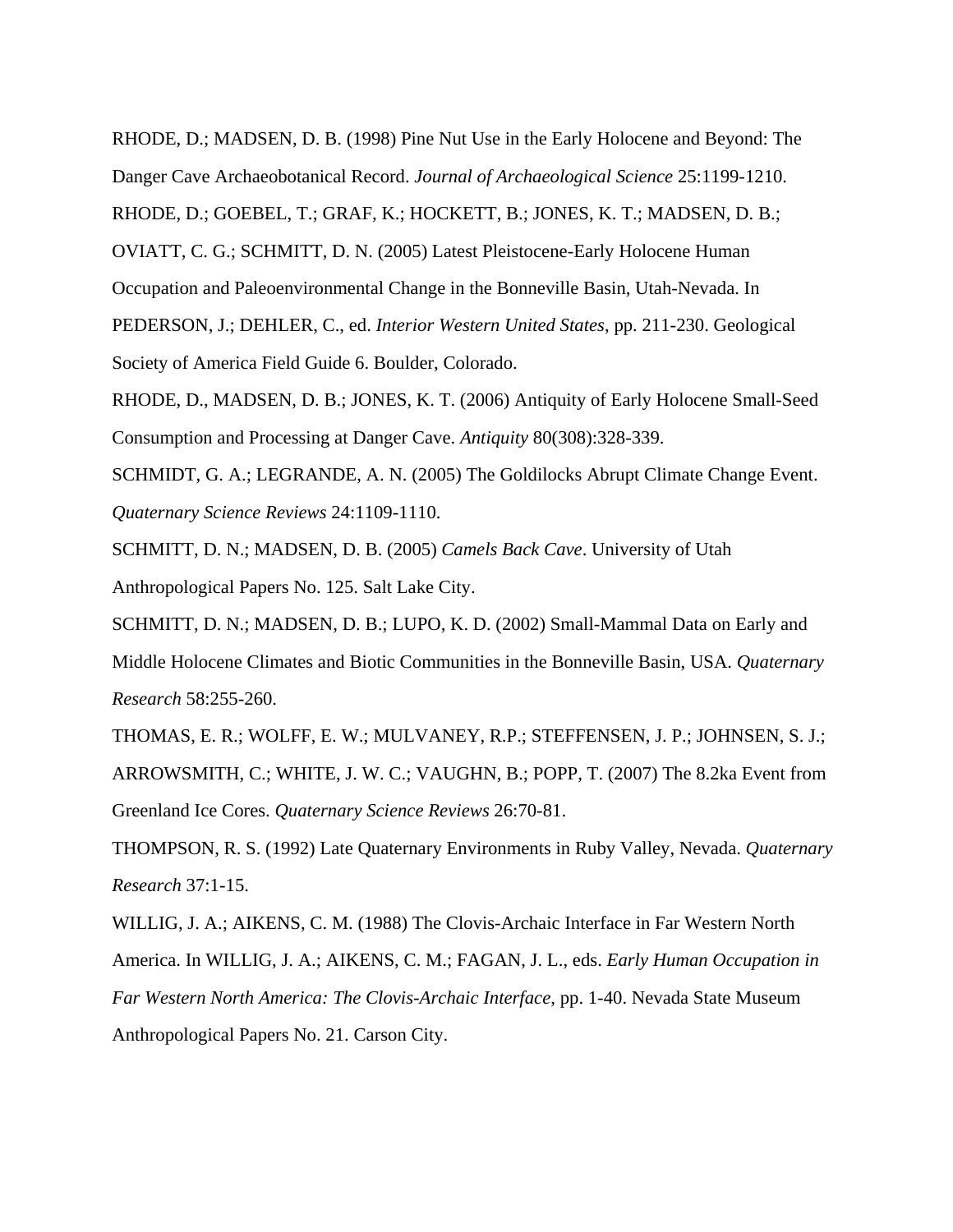|                                                                                                                       |                                                                                             |                                                                             |                                                                                                               | Table 1. Kaulocalboll Dates for the Terminal Ficistocche and Laffy Holocche Deposits at Daliger Cave.        |
|-----------------------------------------------------------------------------------------------------------------------|---------------------------------------------------------------------------------------------|-----------------------------------------------------------------------------|---------------------------------------------------------------------------------------------------------------|--------------------------------------------------------------------------------------------------------------|
| <b>Material Dated</b>                                                                                                 | ${}^{14}C$ Age                                                                              | Sample Number Reference                                                     |                                                                                                               | Stratigraphic context                                                                                        |
| DI                                                                                                                    |                                                                                             |                                                                             |                                                                                                               |                                                                                                              |
| Sheep dung                                                                                                            | $11,453 \pm 600$                                                                            | $C - 6091$                                                                  | Jennings 1957:60                                                                                              | Sand 2 [split sample with M-118]                                                                             |
| Uncharred plant stem                                                                                                  | $11,151 \pm 570$                                                                            | $C - 610^1$                                                                 | Jennings 1957:54                                                                                              | Top of Sand 1; DI occupation surface                                                                         |
| Sheep dung                                                                                                            | $11,000 \pm 700$                                                                            | $M-118^2$                                                                   | Jennings 1957                                                                                                 | Sand 2                                                                                                       |
| Lepus bone collagen                                                                                                   | $10,600 \pm 250$                                                                            | AA-20859                                                                    | Mullen 1997                                                                                                   | DI                                                                                                           |
| Twigs, $F1083$                                                                                                        | $10,600 \pm 200$                                                                            | $Tx-85$                                                                     | Tamers et al. 1964                                                                                            | Top of Sand 1; DI occupation surface                                                                         |
| Charcoal, F108                                                                                                        | $10,270 \pm 650$                                                                            | M-202                                                                       | Jennings 1957                                                                                                 | Top of Sand 1; DI occupation surface                                                                         |
| Uncharred twigs                                                                                                       | $10,400 \pm 700$                                                                            | M-119                                                                       | Jennings 1957                                                                                                 | Sand 2                                                                                                       |
| Charcoal, F111                                                                                                        | $10,310 \pm 40$                                                                             | Beta-168656                                                                 | Rhode et al. 2006                                                                                             | Top of Sand 1; DI occupation surface                                                                         |
| Charcoal, F112                                                                                                        | $10,270 \pm 50$                                                                             | Beta-158549                                                                 | Rhode et al. 2006                                                                                             | Top of Sand 1; DI occupation surface                                                                         |
| Charred sheep dung                                                                                                    | $10,270 \pm 650$                                                                            | M-204                                                                       | Jennings 1957                                                                                                 | Sand 1, below cultural occupation                                                                            |
| Charcoal, vegetal debris                                                                                              | $10,150 \pm 170$                                                                            | $Tx-87$                                                                     | Tamers et al. 1964                                                                                            | Top of Sand 1; DI occupation surface                                                                         |
| Sheep dung                                                                                                            | $9920 \pm 185$                                                                              | Beta-19611                                                                  | Madsen and Rhode 1990                                                                                         | Stratum 3 (1986 excavation); equivalent to Sand 2                                                            |
| Not reported <sup>4</sup>                                                                                             | $9780 \pm 210$                                                                              | Beta-19336                                                                  | Madsen and Rhode 1990                                                                                         | Stratum 2 (1986 excavation); equivalent to surface of Sand 1                                                 |
| Twigs and sticks                                                                                                      | $9740 \pm 210$                                                                              | Tx-89                                                                       | Tamers et al. 1964                                                                                            | Lower Sand 2                                                                                                 |
| Sheep pellets                                                                                                         | $9050 \pm 180$                                                                              | $Tx-88$                                                                     | Tamers et al. 1964                                                                                            | Lower Sand 2                                                                                                 |
| Charred dung, twigs                                                                                                   | $8970 \pm 150$                                                                              | $Tx-86$                                                                     | Tamers et al. 1964                                                                                            | Contact between Sand 1 and Sand 2-D1 occupation surface                                                      |
| Human coprolite                                                                                                       | $8680 \pm 50$                                                                               | Beta-187446                                                                 | Rhode et al. 2006                                                                                             | DI                                                                                                           |
| Human coprolite                                                                                                       | $3310 \pm 60$                                                                               | Beta-97898                                                                  | Rhode et al. 2006                                                                                             | DI                                                                                                           |
| Human coprolite                                                                                                       | $3270 \pm 40$                                                                               | Beta-187444                                                                 | Rhode et al. 2006                                                                                             | DI                                                                                                           |
| Human coprolite                                                                                                       | $3030 \pm 40$                                                                               | Beta-187083                                                                 | Rhode et al. 2006                                                                                             | DI                                                                                                           |
| Human coprolite                                                                                                       | $3020 \pm 50$                                                                               | Beta-187445                                                                 | Rhode et al. 2006                                                                                             | DI                                                                                                           |
| Lower DII                                                                                                             |                                                                                             |                                                                             |                                                                                                               |                                                                                                              |
| Twigs, ash, and dung<br>Not reported <sup>4</sup><br>Charcoal, F115 <sup>5</sup><br>Charred rat dung<br>Twigs and ash | $10,130 \pm 250$<br>$10,080 \pm 130$<br>$10,050 \pm 50$<br>$8960 \pm 340$<br>$6960 \pm 210$ | GaK-1899<br>Beta-19333<br>Beta-169848<br>$C - 640$ <sup>1</sup><br>GaK-1895 | Harper and Alder 1972<br>Madsen and Rhode 1990<br>Rhode et al. 2005<br>Jennings 1957<br>Harper and Alder 1972 | Lower DII<br>Stratum 5 (1986 excavation); equivalent to lower DII<br>Lower DII<br>Top of Sand 2<br>Lower DII |

Table 1. Radiocarbon Dates for the Terminal Pleistocene and Early Holocene Deposits at Danger Cave.

*Middle/Upper DII*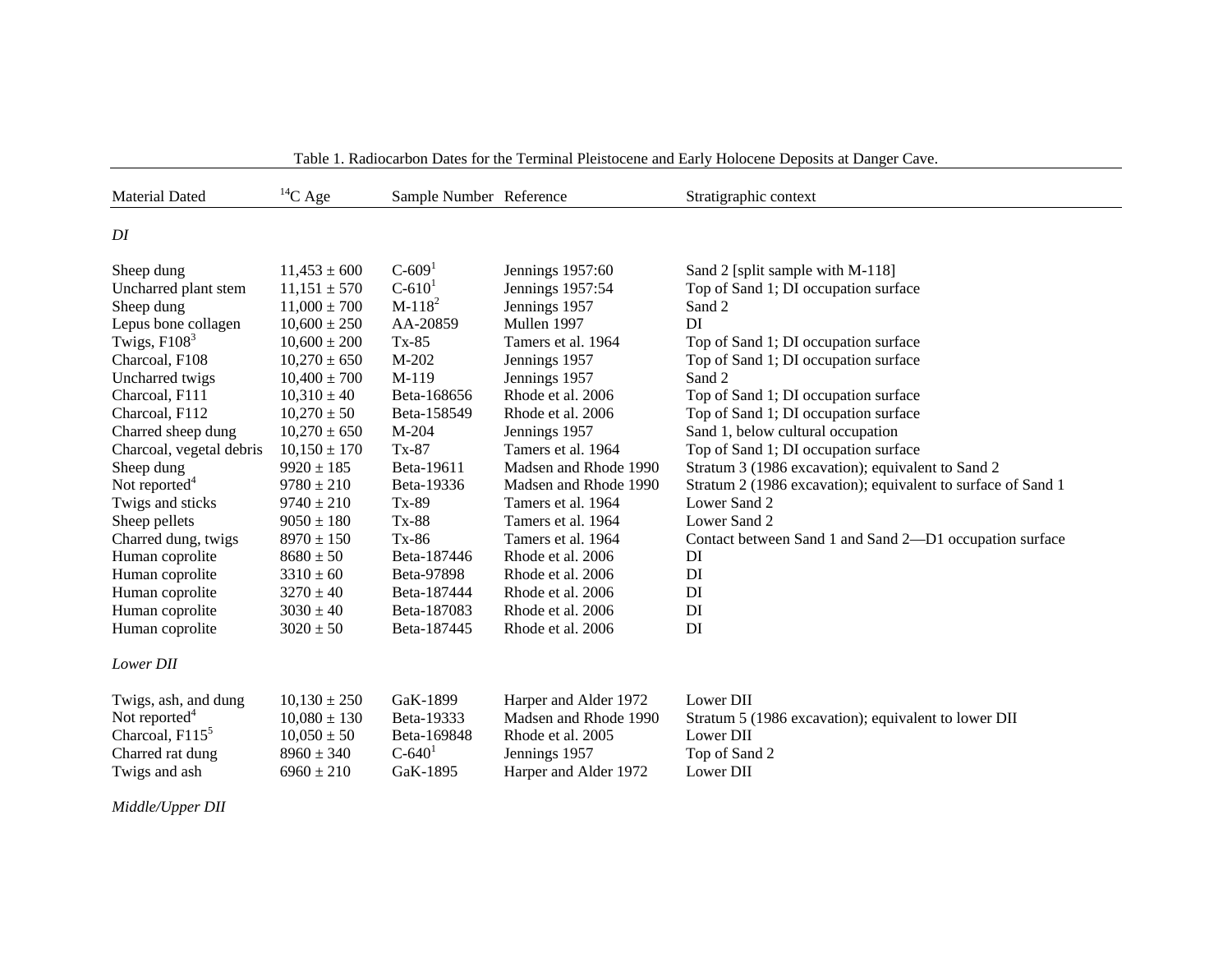| Pickleweed chaff            | $9900 \pm 400$ | GaK-1900             | Harper and Alder 1972 | Fry's layer F12; Upper DII                                      |
|-----------------------------|----------------|----------------------|-----------------------|-----------------------------------------------------------------|
| Pit feature, charcoal       | $9789 \pm 630$ | $C-611$ <sup>1</sup> | Jennings 1957:64      | Middle of DII                                                   |
| Pickleweed chaff            | $9590 \pm 160$ | GaK-1896             | Harper and Alder 1972 | Layer F12 (1968 excavation); Upper DII                          |
| Pickleweed chaff            | $8570 \pm 40$  | Beta-193123          | Rhode et al. 2006     | Stratum 04-11 (2004 excavation); equivalent to Fry's Layer F12; |
|                             |                |                      |                       | Middle DII                                                      |
| Not reported <sup>4</sup>   | $8440 \pm 50$  | Beta-190887          | Rhode et al. 2006     | Stratum 6 (1986 excavation); equivalent to middle DII           |
| Not reported <sup>4</sup>   | $8410 \pm 50$  | NSRL-11436           | Rhode et al. 2006     | Stratum 8 (1986 excavation); equivalent to upper DII            |
| Pickleweed chaff            | $8380 \pm 60$  | Beta-193124          | Rhode et al. 2006     | Stratum 04-10 (2004 excavation); equivalent to Fry's Layer F12; |
|                             |                |                      |                       | Middle DII                                                      |
| Human coprolite             | $8380 \pm 40$  | Beta-187449          | Rhode et al. 2006     | $\rm{DH}$                                                       |
| Human coprolite             | $8300 \pm 40$  | Beta-187450          | Rhode et al. 2006     | DII                                                             |
| Charcoal, F119 <sup>6</sup> | $8270 \pm 40$  | Beta-168857          | Rhode et al. 2006     | Upper DII                                                       |
| Not reported                | $8200 \pm 50$  | Beta-190866          | Rhode et al. 2006     | Stratum 7 (1986 excavation); equivalent to middle/upper DII     |
| Human coprolite             | $8190 \pm 50$  | Beta-187448          | Rhode et al. 2006     | $\rm{DII}$                                                      |
| Human coprolite             | $8160 \pm 40$  | Beta-189084          | Rhode et al. 2006     | DI                                                              |
| Human coprolite             | $8130 \pm 50$  | Beta-187447          | Rhode et al. 2006     | DII                                                             |
| Human coprolite             | $8100 \pm 40$  | Beta-187453          | Rhode et al. 2006     | DII                                                             |
| Human coprolite             | $8100 \pm 40$  | Beta-187454          | Rhode et al. 2006     | DII                                                             |
| Not reported                | $7920 \pm 80$  | Beta-23653           | Rhode et al. 2006     | Stratum 9 (1986 excavation); equivalent to upper DII            |
| Pine nut hull               | $7410 \pm 120$ | AA-3623              | Madsen and Rhode 1990 | Stratum 10 (1986 excavation); equivalent to upper DII           |
| Human coprolite             | $6020 \pm 50$  | Beta-187452          | Rhode et al. 2006     | $\rm{DH}$                                                       |
| Human coprolite             | $5060 \pm 40$  | Beta-189085          | Rhode et al. 2006     | $\rm{DII}$                                                      |
| Human coprolite             | $5030 \pm 40$  | Beta-187451          | Rhode et al. 2006     | DII                                                             |
|                             |                |                      |                       |                                                                 |

<sup>1</sup>Solid carbon date that is unreliable (Madsen and Rhode 1990:96).

<sup>2</sup>Cited as M-116 in Jennings (1957:60).

 $3$ Sample split with M-202 (Rhode et al. 2006).

<sup>4</sup>Probably charcoal (D. Madsen, pers. commun., 2007).

 ${}^{5}F31$  in Jennings (1957).

 ${}^{6}$ F30 in Jennings (1957).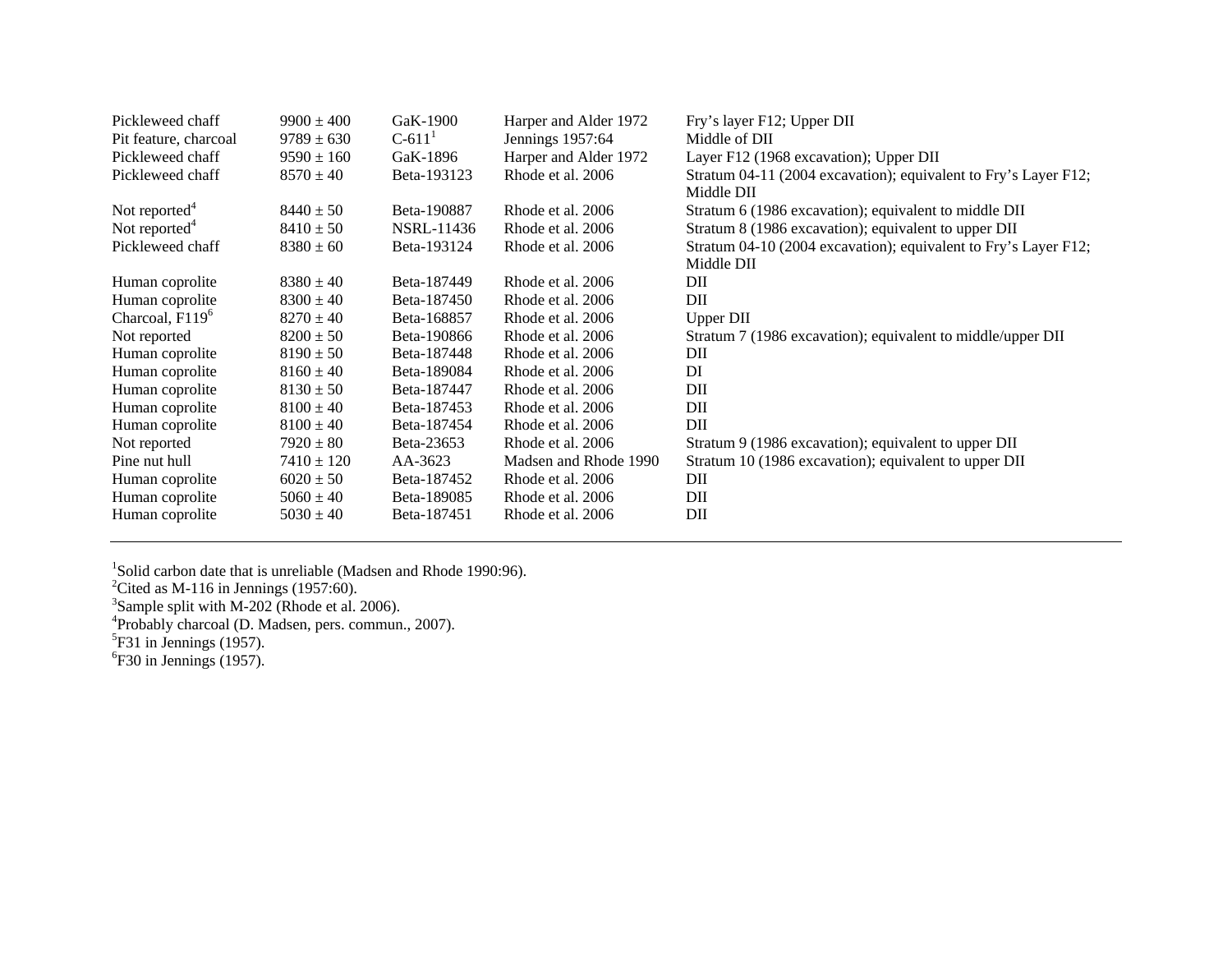| <b>Material Dated</b>                                  | ${}^{14}C$ Age     | Sample Number Reference |               | Stratigraphic context                     |
|--------------------------------------------------------|--------------------|-------------------------|---------------|-------------------------------------------|
|                                                        |                    |                         |               |                                           |
| Artiodactyl hair                                       | $14,220 \pm 650^1$ | RIDDL-796               | Bryan 1988    | Grey ash and silt                         |
| Wood twigs                                             | $12,150 \pm 120^2$ | $Birm-752$              | Bryan 1988    | Grey ash and silt                         |
| Camelid hair                                           | $12,060 \pm 450$   | RIDDL-797               | Bryan 1988    | Grey ash and silt                         |
| Scattered charcoal                                     | $11,680 \pm 160$   | $Tx-1421$               | Bryan 1979    | Grey ash and silt                         |
| Charcoal, TP-8 1 <sup>st</sup> hearth $11,140 \pm 200$ |                    | $Tx-1637$               | Bryan 1988:71 | Dung, rubble, and silt; dug into grey ash |
| Bovid hair                                             | $10.840 \pm 250$   | RIDDL-795               | Bryan 1988    | Grey ash and silt                         |
| Charcoal, TP-8 $2nd$ hearth $10,660 \pm 220$           |                    | GaK-5442                | Bryan 1979    | Dung, rubble, and silt; dug into grey ash |
| Charcoal, TP-8 $3^{\text{rd}}$ hearth $10,630 \pm 190$ |                    | GaK-5443                | Bryan 1979    | Dung, rubble, and silt; dug into grey ash |
| Charcoal, TP-8 $3^{\text{rd}}$ hearth $10,570 \pm 160$ |                    | GaK-5445                | Bryan 1979    | Dung, rubble, and silt; dug into grey ash |
| Average of two                                         | $10,590 \pm 122$   |                         |               |                                           |
| Charcoal, TP-8 3 <sup>rd</sup> hearth $9280 \pm 160^3$ |                    | GaK-5446                | Bryan 1979    | Dung, rubble, and silt; dug into grey ash |
| Charcoal, TP-8 4 <sup>th</sup> hearth $10,740 \pm 130$ |                    | $Birm-702$              | Bryan 1979    | Dung, rubble, and silt; dug into grey ash |
| Charcoal, TP-8 4 <sup>th</sup> hearth $10,460 \pm 260$ |                    | GaK-5444 $b^4$          | Bryan 1979    | Dung, rubble, and silt; dug into grey ash |
| Average of two                                         | $10,647 \pm 116$   |                         |               |                                           |
| Wood (cellulose)                                       | $10,700 \pm 180$   | $Birm-917$              | Bryan 1979    | Grey ash and silt                         |
| S-twist cordage                                        | $10,420 \pm 100$   | TO-1173                 | Bryan 1988    | Grey ash and silt                         |
| Charcoal, TP-6 hearth $12^5$ 10,330 $\pm$ 190          |                    | $Tx-1638$               | Bryan 1979    | Dung, rubble, and silt; dug into grey ash |
| Charcoal, TP-6 hearth 9                                | $9940 \pm 160$     | $Tx-1420$               | Bryan 1979    | Dung, rubble, and silt; dug into grey ash |

Table 2. Radiocarbon Dates for the Terminal Pleistocene and Early Holocene Deposits at Smith Creek Cave.

<sup>1</sup>Bryan (1988) argues that this date must be aberrant since it is older than dates of about 13,000 BP recovered from lower-lying bristlecone pine needle layer.

<sup>2</sup>This age estimate was incorrectly reported as  $12,200 \pm 300$  in Figure 5 of Bryan (1979:187).

<sup>3</sup>Bryan (1979) interprets this as aberrantly too old (sample was not pretreated correctly).

<sup>4</sup>This sample was re-run from earlier sample dated to only  $9800 \pm 160$  (GaK-5444); Bryan (1979) attributed discrepancy to lack of alkaline pretreatment in earlier run.

5This hearth was called hearth 7 in Figure 5a of Bryan (1979:188).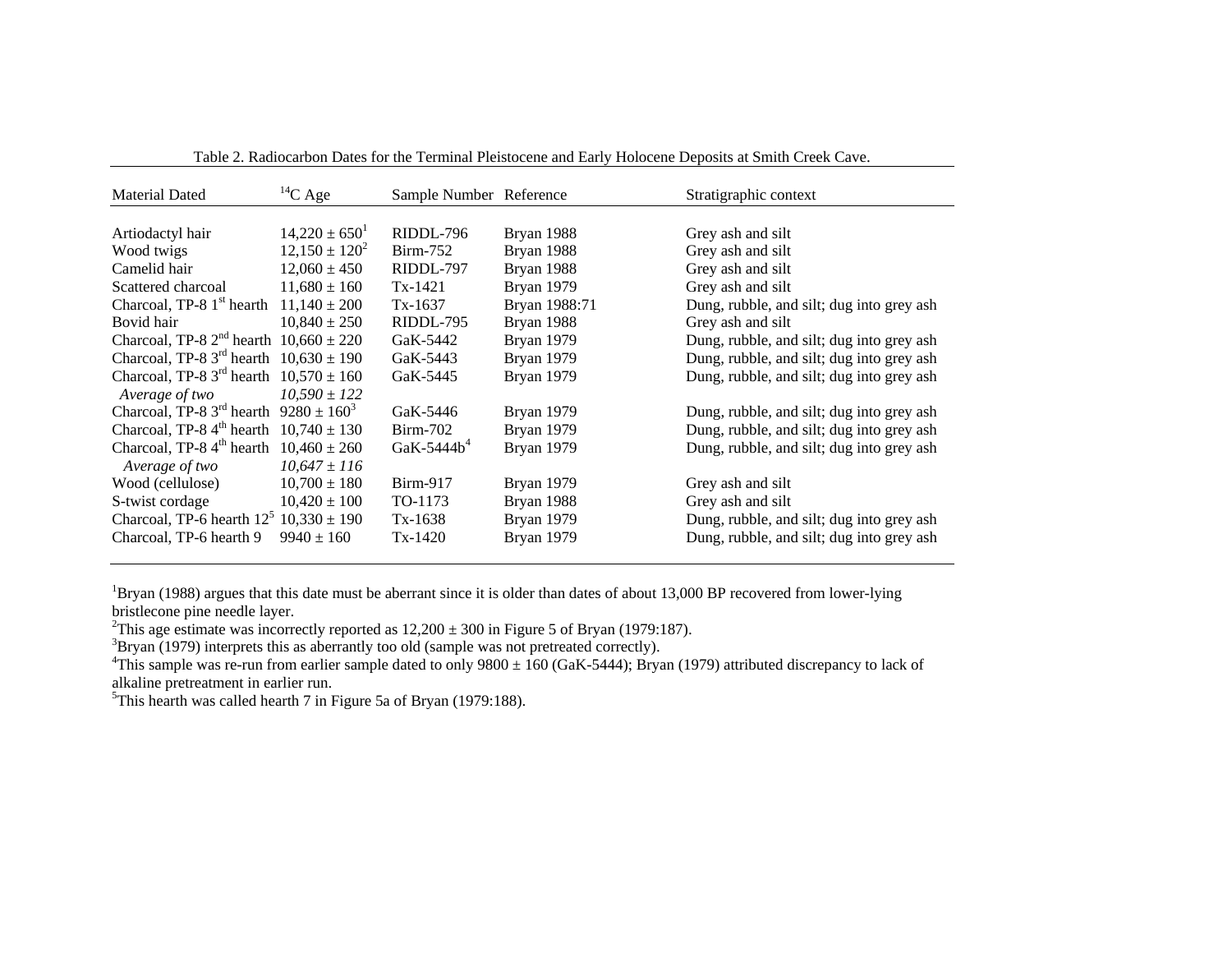| <b>Material Dated</b>                          | ${}^{14}C$ Age                     | Sample Number       | Reference        | Stratigraphic context |
|------------------------------------------------|------------------------------------|---------------------|------------------|-----------------------|
| West Block                                     |                                    |                     |                  |                       |
| Bone                                           | $15,240 \pm 50$                    | <b>UCIAMS-22180</b> | <b>Graf 2007</b> | Stratum 19            |
| Bone                                           | $11,960 \pm 60$                    | Beta-209265         | <b>Graf 2007</b> | Stratum 19            |
| Charcoal, $F04.13b1$                           | $12,390 \pm 40$                    | Beta-195045         | <b>Graf 2007</b> | Stratum 19            |
| Charcoal, F04.13b                              | $12,330 \pm 40$                    | Beta-195046         | <b>Graf 2007</b> | Stratum 19            |
| Bone, F04.13b                                  | $11,530 \pm 40$                    | Beta-209265         | <b>Graf 2007</b> | Stratum 19            |
| Charcoal, F0413b                               | $10,970 \pm 60$                    | Beta-200874         | <b>Graf 2007</b> | Stratum 19            |
| Charcoal, F03.16/04.13                         | $12,270 \pm 60$                    | AA-58595            | <b>Graf 2007</b> | Stratum 19/18b        |
| Charcoal, F03.16/04.13                         | $10,690 \pm 70$                    | AA-58590            | <b>Graf 2007</b> | Stratum 19/18b        |
| Charcoal, F03.17                               | $12,180 \pm 60$                    | AA-58587            | <b>Graf 2007</b> | Stratum 19            |
| Bone, F03.17                                   | $10,900 \pm 50$                    | <b>UCIAMS-22176</b> | <b>Graf 2007</b> | Stratum 19            |
| Bone, F03.17                                   | $10,830 \pm 40$                    | Beta-210524         | <b>Graf 2007</b> | Stratum 19            |
| Charcoal, F03.17                               | $10,640 \pm 60$                    | Beta-200875         | <b>Graf 2007</b> | Stratum 19            |
| Average of three                               | $10,821 \pm 31$                    |                     |                  |                       |
| Charcoal, F05.06                               | $11,010 \pm 40$                    | Beta-207009         | <b>Graf 2007</b> | Stratum 18b           |
| Charcoal, F03.15a                              | $10,800 \pm 60$                    | AA-58594            | <b>Graf 2007</b> | Stratum 18b           |
| Charcoal, F03.15a                              | $10,760 \pm 70$                    | AA-58592            | <b>Graf 2007</b> | Stratum 18b           |
| Average of two                                 | $10,773 \pm 46$                    |                     |                  |                       |
| Charcoal, F04.14                               | $10,540 \pm 40$                    | Beta-195047         | <b>Graf 2007</b> | Stratum 18b           |
| Charcoal, F03.14                               | $10,405 \pm 50$                    | AA-58593            | <b>Graf 2007</b> | Stratum 18b           |
| Charcoal, F01.01                               | $10,130 \pm 60$                    | Beta-170444         | <b>Graf 2007</b> | Stratum 18a           |
| Charcoal, F01.01                               | $10,080 \pm 50$                    | Beta-164229         | <b>Graf 2007</b> | Stratum 18a           |
| Charcoal, F01.01                               | $10,040 \pm 70$                    | Beta-170443         | <b>Graf 2007</b> | Stratum 18a           |
| Average of three                               | $10,090 \pm 34$                    |                     |                  |                       |
| Charcoal, F05.02                               | $9580 \pm 40$                      | Beta-207010         | <b>Graf 2007</b> | Stratum 17b'          |
| Charcoal, F03.13                               | $9440 \pm 50$                      | AA-58589            | <b>Graf 2007</b> | Stratum 17b'          |
| Charcoal, F03.13                               | $9430 \pm 50$                      | AA-58588            | <b>Graf 2007</b> | Stratum 17b'          |
| Average of two                                 | $9435 \pm 35$                      |                     |                  |                       |
| <b>East Block</b>                              |                                    |                     |                  |                       |
| Charcoal, E4-12-C5/D3-10-C10 <sup>2</sup>      | $10,380 \pm 40$                    | Beta-195013         | <b>Graf 2007</b> | Stratum 12            |
| Charcoal, E4-12-C5/D3-10-C10<br>Average of two | $10,340 \pm 60$<br>$10,367 \pm 33$ | Beta-203504         | <b>Graf 2007</b> | Stratum 12            |
| Charcoal, E3-13-C4                             | $10,250 \pm 50$                    | Beta-206278         | <b>Graf 2007</b> | Stratum 12            |

Table 3. Radiocarbon Dates for the Terminal Pleistocene and Early Holocene Deposits at Bonneville Estates Rockshelter.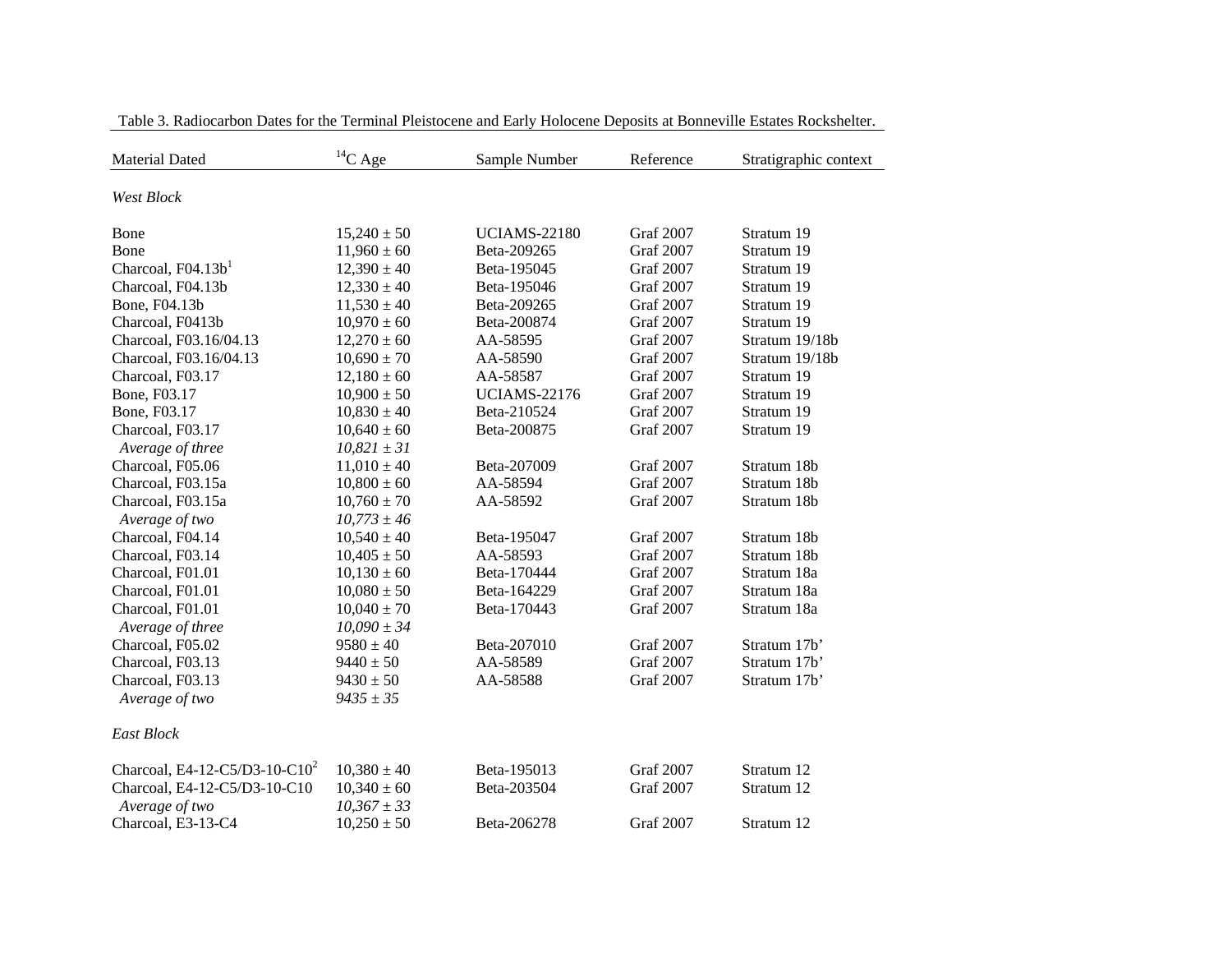| Charcoal, D5-10-C8a/C8d     | $10,380 \pm 60$ | AA-58600    | Graf 2007 | Stratum 12 |
|-----------------------------|-----------------|-------------|-----------|------------|
| Charcoal, D5-10-C8a/C8d     | $10.050 \pm 50$ | Beta-182935 | Graf 2007 | Stratum 12 |
| Charcoal, D4-12-C9b         | $10.030 \pm 50$ | Beta-182934 | Graf 2007 | Stratum 12 |
| Charcoal, D4-10-C8/C7b      | $10.560 \pm 50$ | Beta-182931 | Graf 2007 | Stratum 12 |
| Charcoal, D4-10-C8/C7b      | $9990 \pm 50$   | AA-58598    | Graf 2007 | Stratum 12 |
| Charcoal, E4-10-C3/E5-10-C7 | $9580 \pm 40$   | Beta-195042 | Graf 2007 | Stratum 10 |
| Charcoal, E4-10-C3/E5-9-C5b | $9570 \pm 40$   | Beta-195044 | Graf 2007 | Stratum 10 |
| Average of two              | $9595 + 48$     |             |           |            |
| Charcoal, E6-10-C10         | $9520 \pm 60$   | Beta-161891 | Graf 2007 | Stratum 10 |
| Charcoal, E6-10-C10         | $9440 \pm 80$   | AA-58599    | Graf 2007 | Stratum 10 |
| Average of two              | $9493 + 48$     |             |           |            |
| Charcoal, A4-9-C1           | $8830 \pm 60$   | Beta-203507 | Graf 2007 | Stratum 9  |
|                             |                 |             |           |            |

<sup>1</sup>Hearth feature designation for west block.

 ${}^{2}$ Hearth feature designation for east block.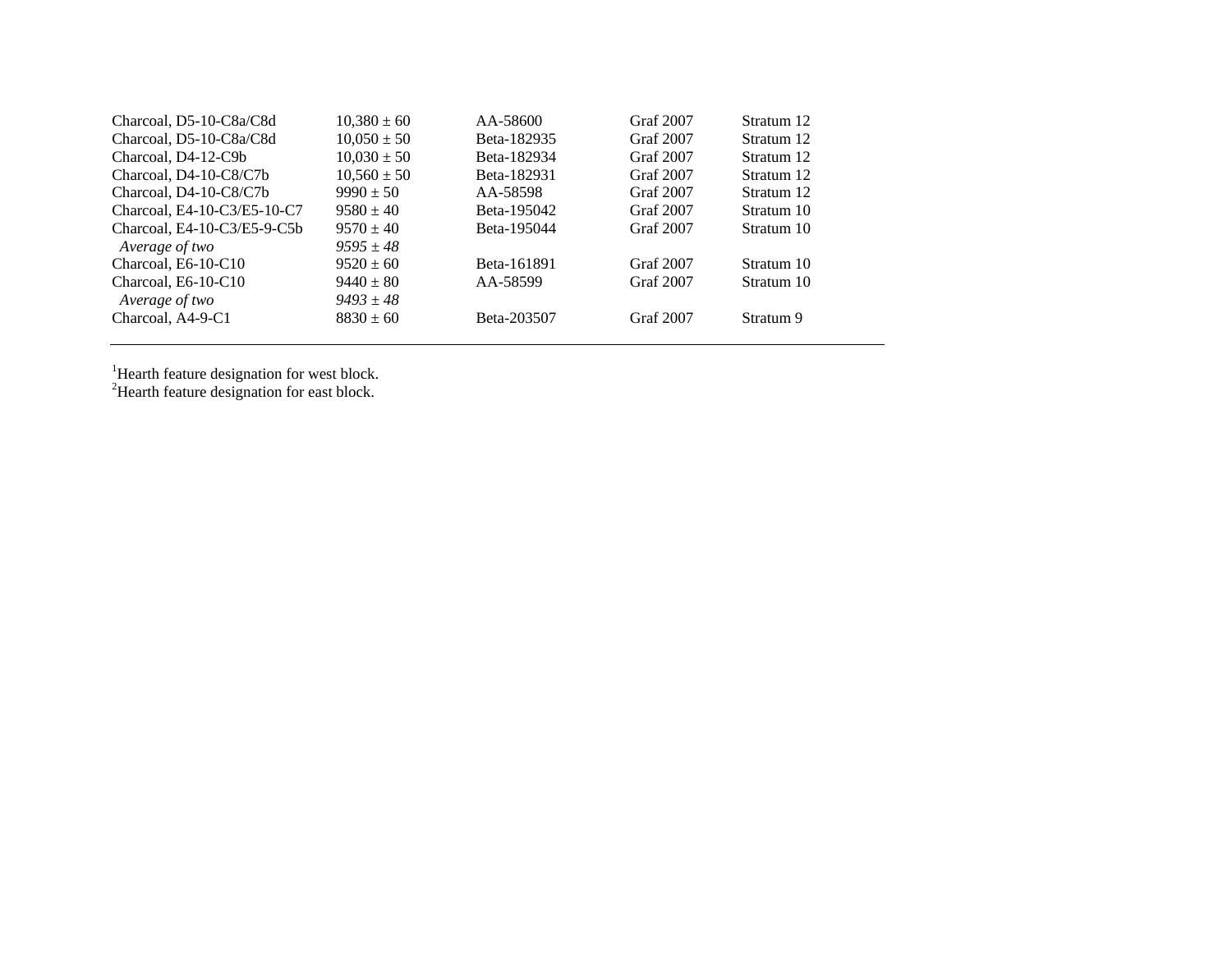| ${}^{14}C$ BP<br>${}^{14}C$ BP<br>${}^{14}C$ Age<br>Cal BP<br>Cal BP<br>Cal BP<br>$10,310 \pm 40$<br>12,360-12,014<br>$11,140 \pm 200$<br>13,260-12,856<br>$11,010 \pm 40$<br>$10,821 \pm 31*$<br>$10,270 \pm 650$<br>12,679-10,966<br>$10,660 \pm 220$<br>12,788-12,177<br>$10,647 \pm 116*$<br>$10,773 \pm 46^*$<br>$10,270 \pm 50$<br>12,268-11,872<br>12,721-12,366<br>$10,150 \pm 170$<br>12,185-11,469<br>$10,590 \pm 122*$<br>$10,690 \pm 70$<br>12,679-12,260<br>$10,080 \pm 130$<br>11,950-11,413<br>$10,420 \pm 100$<br>12,539-12,121<br>$10,540 \pm 40$<br>$10,050 \pm 50$<br>11,750-11,419<br>$10,405 \pm 50$<br>$10,330 \pm 190$<br>12,483-11,741<br>$10,367 \pm 33*$<br>$8570 \pm 40$<br>9552-9523<br>$9940 \pm 160$<br>11,772-11,262<br>$8440 \pm 50$<br>$10,250 \pm 50$<br>9509-9435<br>$8410 \pm 50$<br>$10,090 \pm 34*$<br>9485-9361<br>$8380 \pm 60$<br>$10,050 \pm 50$<br>9465-9324<br>$8380 \pm 40$<br>9460-9340<br>$10,030 \pm 50$<br>$8300 \pm 40$<br>9396-9264<br>$9990 \pm 50$<br>$8270 \pm 40$<br>9368-9172<br>$9595 \pm 48*$ | Danger Cave   |           | <b>Smith Creek Cave</b> |  | <b>Bonneville Estates Rockshelter</b> |                                                                                                                                                                                                                                                                                                 |
|---------------------------------------------------------------------------------------------------------------------------------------------------------------------------------------------------------------------------------------------------------------------------------------------------------------------------------------------------------------------------------------------------------------------------------------------------------------------------------------------------------------------------------------------------------------------------------------------------------------------------------------------------------------------------------------------------------------------------------------------------------------------------------------------------------------------------------------------------------------------------------------------------------------------------------------------------------------------------------------------------------------------------------------------------------|---------------|-----------|-------------------------|--|---------------------------------------|-------------------------------------------------------------------------------------------------------------------------------------------------------------------------------------------------------------------------------------------------------------------------------------------------|
|                                                                                                                                                                                                                                                                                                                                                                                                                                                                                                                                                                                                                                                                                                                                                                                                                                                                                                                                                                                                                                                         |               |           |                         |  |                                       |                                                                                                                                                                                                                                                                                                 |
| $8190 \pm 50$<br>9240-9066<br>$9493 \pm 48*$<br>$8160 \pm 40$<br>9191-9045<br>$9435 \pm 35*$<br>$8130 \pm 50$<br>9151-9028<br>$8830 \pm 60$<br>$8100 \pm 40$<br>9091-9011<br>$8100 \pm 40$<br>9091-9011<br>$7920 \pm 80$<br>8932-8655<br>$7410 \pm 120$<br>8340-8090                                                                                                                                                                                                                                                                                                                                                                                                                                                                                                                                                                                                                                                                                                                                                                                    | $8200 \pm 50$ | 9249-9077 |                         |  | $9580 \pm 40$                         | 13,018-12,818<br>12,852-12,722<br>12,803-12,700<br>12,739-12,607<br>12,648-12,363<br>12,511-12,161<br>12,474-12,124<br>12, 172 - 11, 842<br>11,832-11,489<br>11,750-11,419<br>11,710-11,392<br>11,593-11,346<br>11,079-10,822<br>11,056-10,814<br>11,008-10,698<br>10,710-10,613<br>10,091-9774 |

Table 4. Reliable <sup>14</sup>C ages dating cultural occupation events at Danger Cave, Smith Creek Cave, and Bonneville Estates Rockshelter.

\*Average dates of hearths or bones with multiple 14C dates.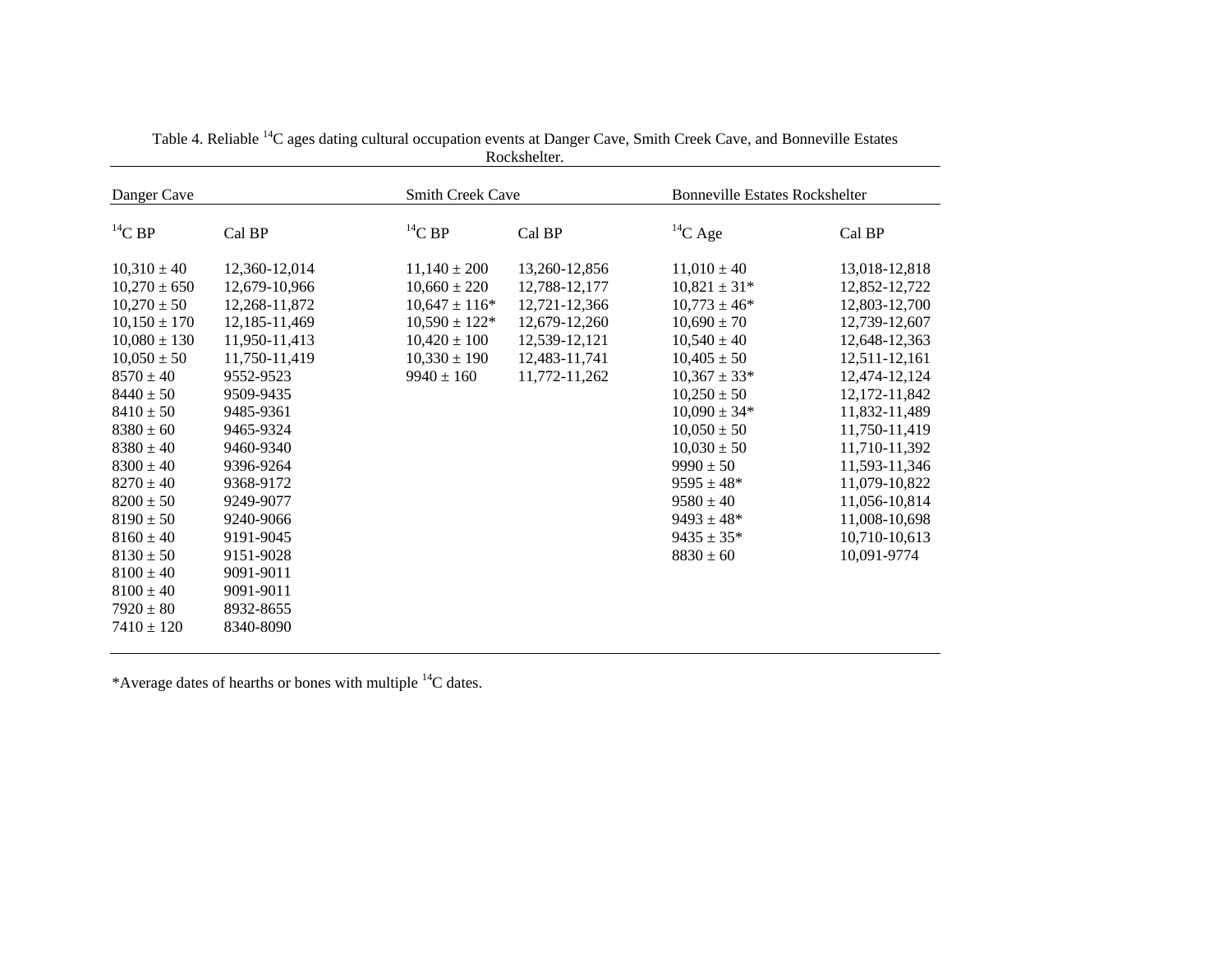## Figure Captions

Figure 1. Map showing location of archaeological sites mentioned in text (1, Danger Cave; 2, Smith Creek Cave; 3, Bonneville Estates Rockshelter; 4, Hogup Cave; 5, Homestead Cave; 6, Camels Back Cave; 7, Sunshine Well), greatest extent of Lake Bonneville during the late Pleistocene, and other late Pleistocene lakes.

Figure 2. A view of the Smith Creek Cave excavation, along the west side of the cave at its mouth, where the main Mt. Moriah occupation zones occurred. The grey ash and silt stratum is exposed around the excavator's shadow (photo courtesy of Alan Bryan).

Figure 3. Hearth feature 03.15 (stratum 18b), one of the oldest <sup>14</sup>C-dated hearths at Bonneville Estates Rockshelter (photo by Bryan Hockett).

Figure 4. Calibrated  $^{14}$ C ages that accurately measure the ages of the early cultural occupations at Danger Cave, Smith Creek Cave, and Bonneville Estates Rockshelter (from Table 4). According to multiple proxy records, during the Younger Dryas period the western Bonneville basin filled with water, forming the Gilbert shoreline. Gradual drying occurred during the early Holocene, followed by extremely hot and arid conditions during the early-middle Holocene. During the "8.2k" event, climate was more mesic than during the previous 1500 years.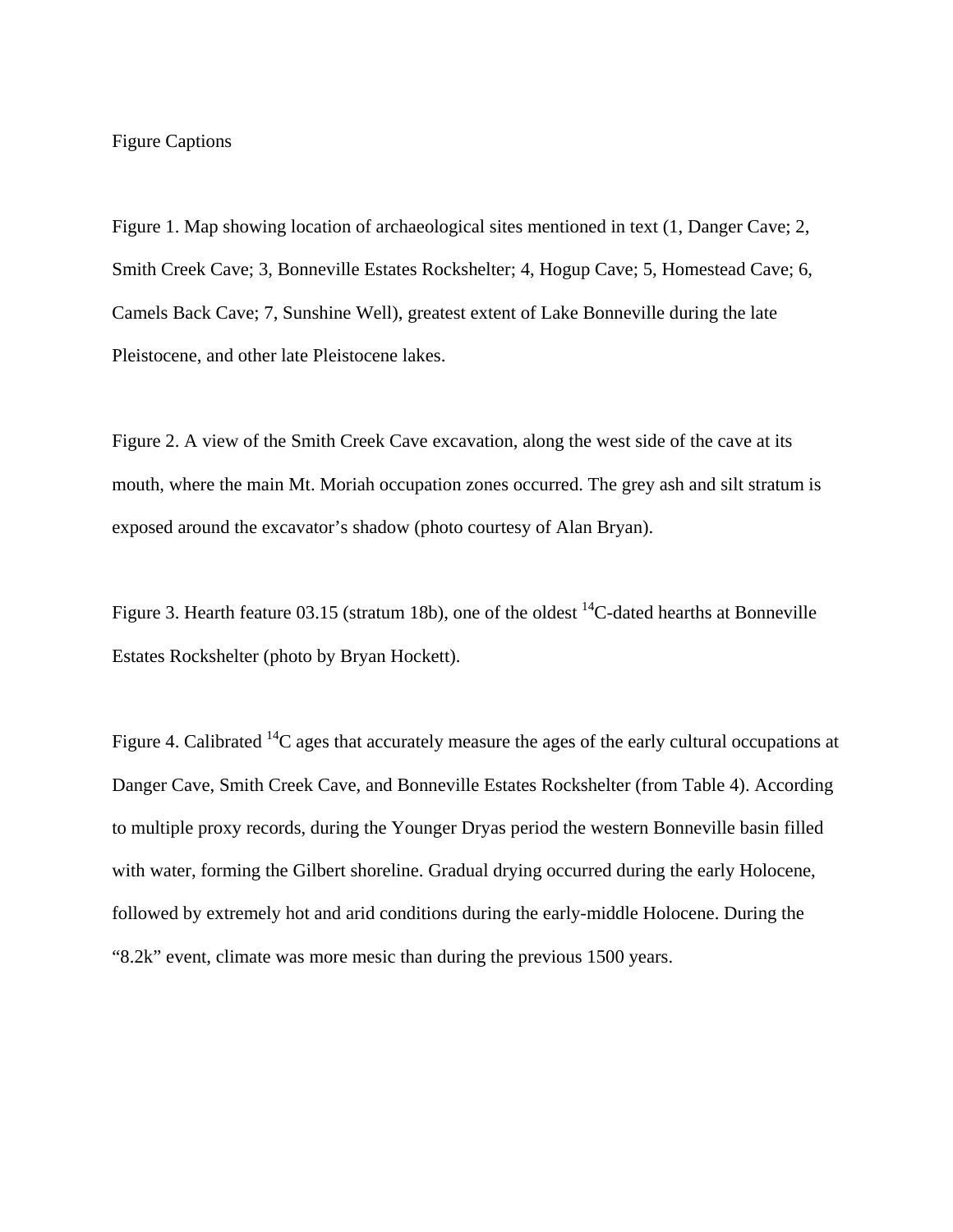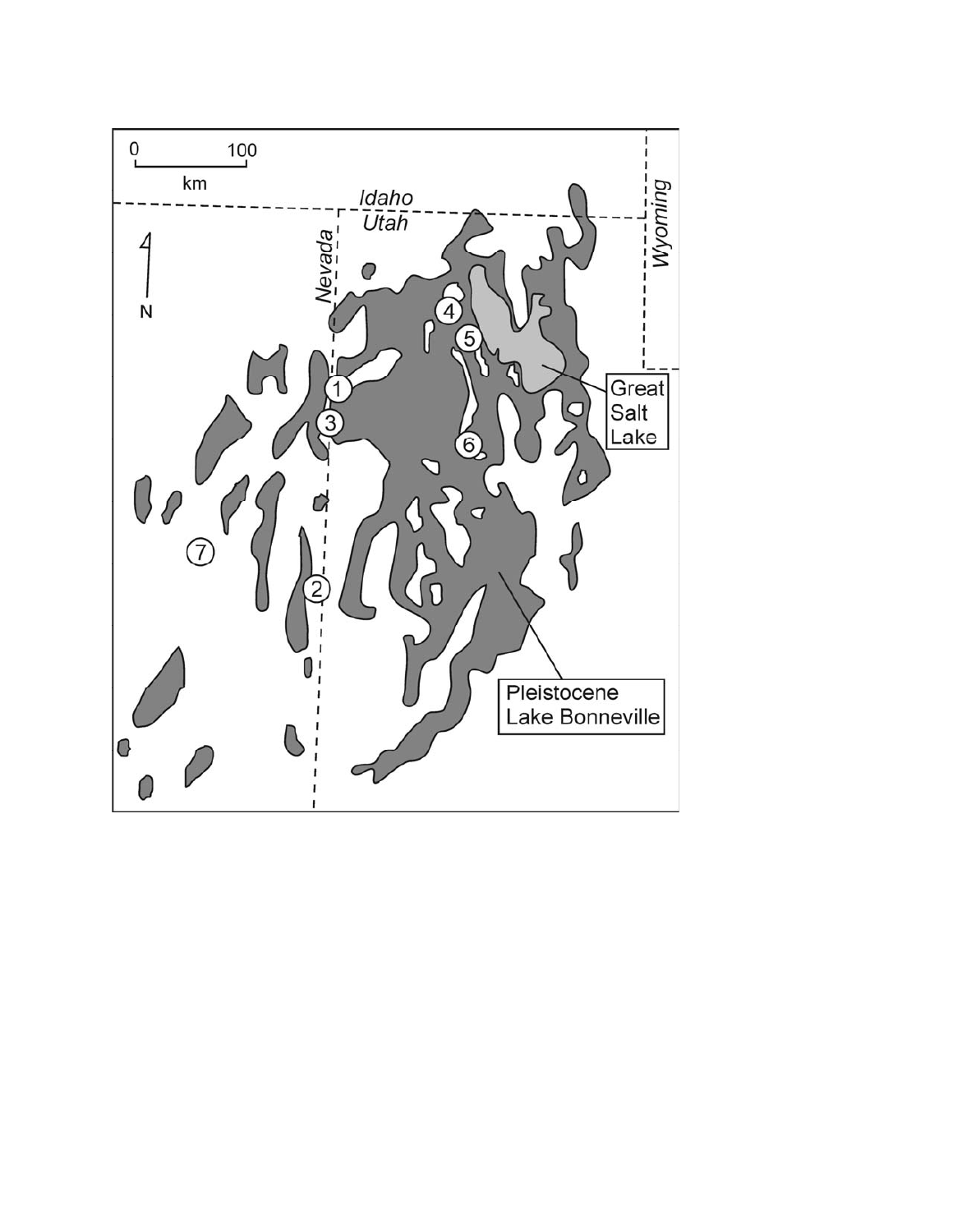